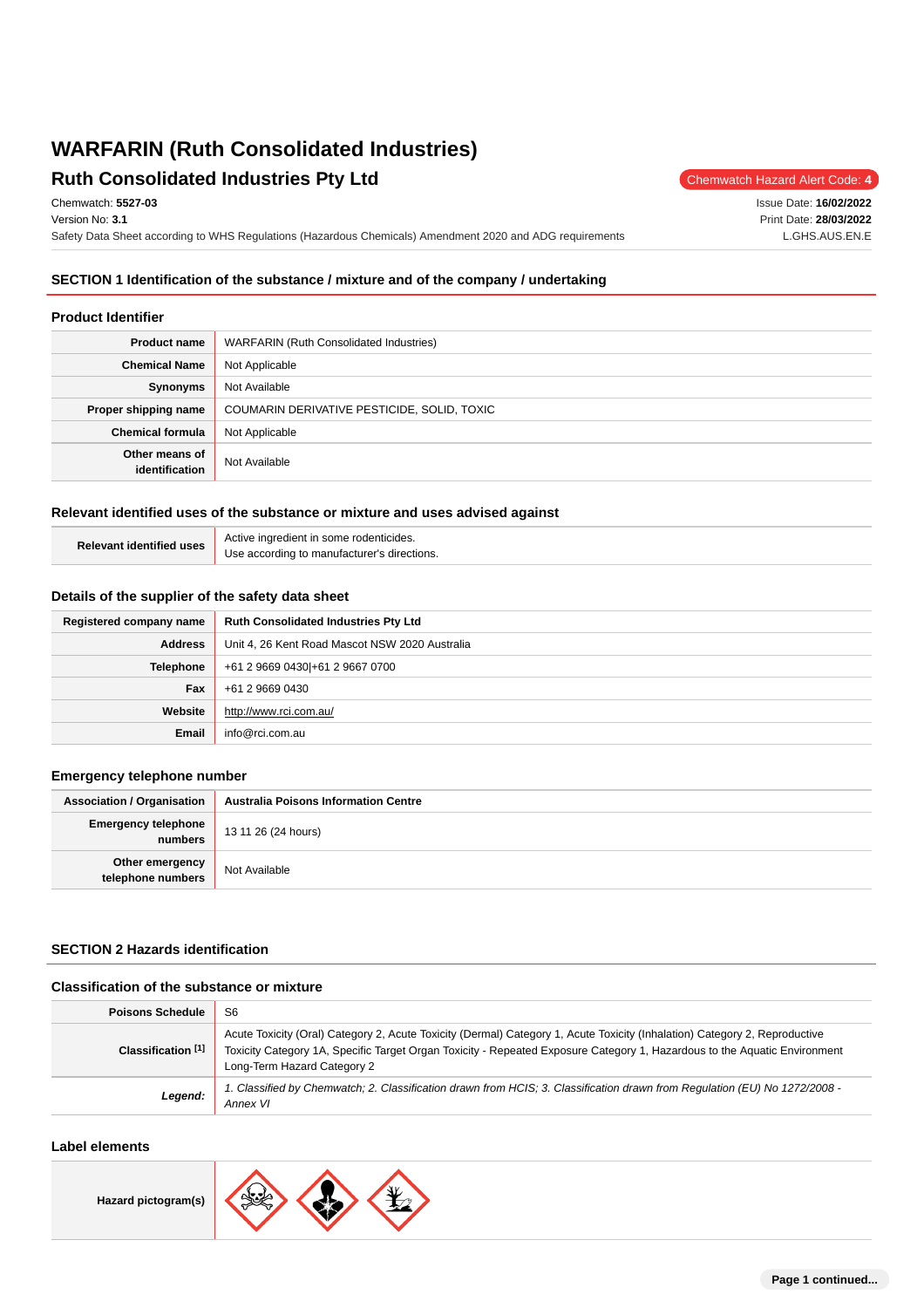**Signal word Danger**

# **Hazard statement(s)**

| H300         | Fatal if swallowed.                                             |
|--------------|-----------------------------------------------------------------|
| H310         | Fatal in contact with skin.                                     |
| H330         | Fatal if inhaled.                                               |
| <b>H360D</b> | May damage the unborn child.                                    |
| H372         | Causes damage to organs through prolonged or repeated exposure. |
| H411         | Toxic to aquatic life with long lasting effects.                |

# **Precautionary statement(s) Prevention**

| P201 | Obtain special instructions before use.                          |
|------|------------------------------------------------------------------|
| P260 | Do not breathe dust/fume.                                        |
| P262 | Do not get in eyes, on skin, or on clothing.                     |
| P264 | Wash all exposed external body areas thoroughly after handling.  |
| P270 | Do not eat, drink or smoke when using this product.              |
| P271 | Use only outdoors or in a well-ventilated area.                  |
| P280 | Wear protective gloves and protective clothing.                  |
| P273 | Avoid release to the environment.                                |
| P284 | [In case of inadequate ventilation] wear respiratory protection. |

# **Precautionary statement(s) Response**

| P301+P310 | IF SWALLOWED: Immediately call a POISON CENTER/doctor/physician/first aider. |
|-----------|------------------------------------------------------------------------------|
| P304+P340 | IF INHALED: Remove person to fresh air and keep comfortable for breathing.   |
| P308+P313 | IF exposed or concerned: Get medical advice/attention.                       |
| P330      | Rinse mouth.                                                                 |
| P361+P364 | Take off immediately all contaminated clothing and wash it before reuse.     |
| P302+P352 | IF ON SKIN: Wash with plenty of water and soap.                              |
| P391      | Collect spillage.                                                            |

# **Precautionary statement(s) Storage**

| P403+P233 | Store in a well-ventilated place. Keep container tightly closed. |  |
|-----------|------------------------------------------------------------------|--|
| P405      | Store locked up.                                                 |  |

### **Precautionary statement(s) Disposal**

| P501   Dispose of contents/container to authorised hazardous or special waste collection point in accordance with any local regulation. |  |
|-----------------------------------------------------------------------------------------------------------------------------------------|--|

# **SECTION 3 Composition / information on ingredients**

#### **Substances**

See section below for composition of Mixtures

#### **Mixtures**

| <b>CAS No</b>                                                                                                                                                                                             | %[weight] | <b>Name</b> |
|-----------------------------------------------------------------------------------------------------------------------------------------------------------------------------------------------------------|-----------|-------------|
| 81-81-2                                                                                                                                                                                                   | >60       | warfarin    |
| 1. Classified by Chemwatch; 2. Classification drawn from HCIS; 3. Classification drawn from Regulation (EU) No 1272/2008 -<br>Leaend:<br>Annex VI; 4. Classification drawn from C&L * EU IOELVs available |           |             |

# **SECTION 4 First aid measures**

# **Description of first aid measures**

|                    | If this product comes in contact with the eyes:                                   |
|--------------------|-----------------------------------------------------------------------------------|
| <b>Eve Contact</b> | Immediately hold eyelids apart and flush the eye continuously with running water. |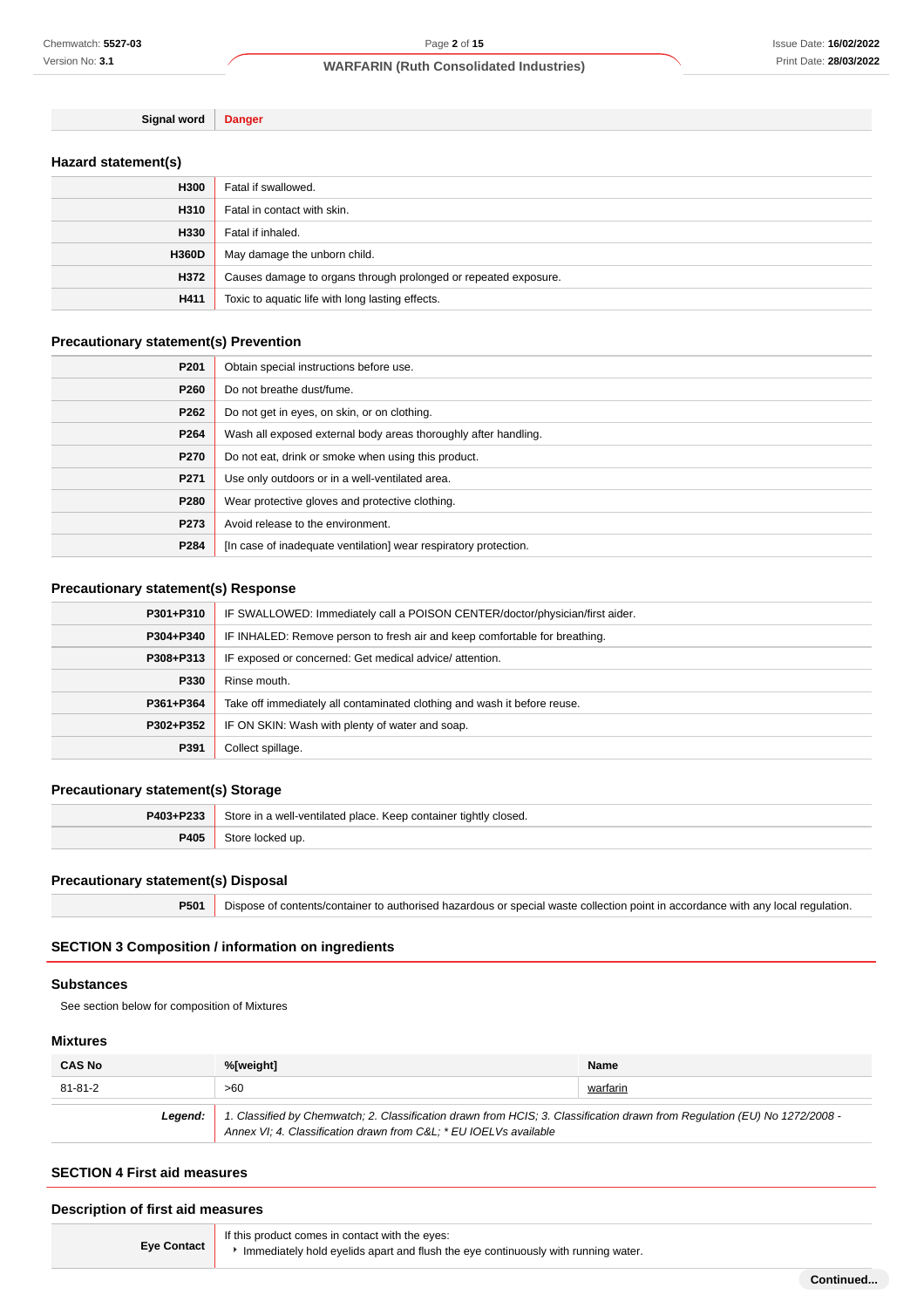|                     | ▶ Ensure complete irrigation of the eye by keeping eyelids apart and away from eye and moving the eyelids by occasionally<br>lifting the upper and lower lids.<br>▶ Continue flushing until advised to stop by the Poisons Information Centre or a doctor, or for at least 15 minutes.<br>Transport to hospital or doctor without delay.<br>▶ Removal of contact lenses after an eye injury should only be undertaken by skilled personnel.                                                                                                                                                                                                                                                                                                                                                                                                                                                                                                                                                                                                                                                                                                                                                                                                                                                                                                                                                                                                                                                |
|---------------------|--------------------------------------------------------------------------------------------------------------------------------------------------------------------------------------------------------------------------------------------------------------------------------------------------------------------------------------------------------------------------------------------------------------------------------------------------------------------------------------------------------------------------------------------------------------------------------------------------------------------------------------------------------------------------------------------------------------------------------------------------------------------------------------------------------------------------------------------------------------------------------------------------------------------------------------------------------------------------------------------------------------------------------------------------------------------------------------------------------------------------------------------------------------------------------------------------------------------------------------------------------------------------------------------------------------------------------------------------------------------------------------------------------------------------------------------------------------------------------------------|
| <b>Skin Contact</b> | If skin or hair contact occurs:<br>Immediately flush body and clothes with large amounts of water, using safety shower if available.<br>* Quickly remove all contaminated clothing, including footwear.<br>▶ Wash skin and hair with running water. Continue flushing with water until advised to stop by the Poisons Information Centre.<br>Transport to hospital, or doctor.                                                                                                                                                                                                                                                                                                                                                                                                                                                                                                                                                                                                                                                                                                                                                                                                                                                                                                                                                                                                                                                                                                             |
| Inhalation          | If fumes or combustion products are inhaled remove from contaminated area.<br>Lay patient down. Keep warm and rested.<br>Prostheses such as false teeth, which may block airway, should be removed, where possible, prior to initiating first aid<br>procedures.<br>Apply artificial respiration if not breathing, preferably with a demand valve resuscitator, bag-valve mask device, or pocket<br>mask as trained. Perform CPR if necessary.<br>Transport to hospital, or doctor, without delay.                                                                                                                                                                                                                                                                                                                                                                                                                                                                                                                                                                                                                                                                                                                                                                                                                                                                                                                                                                                         |
| Ingestion           | Give a slurry of activated charcoal in water to drink. NEVER GIVE AN UNCONSCIOUS PATIENT WATER TO DRINK.<br>At least 3 tablespoons in a glass of water should be given.<br>Although induction of vomiting may be recommended (IN CONSCIOUS PERSONS ONLY), such a first aid measure is<br>dissuaded due to the risk of aspiration of stomach contents. (i) It is better to take the patient to a doctor who can decide on<br>the necessity and method of emptying the stomach. (ii) Special circumstances may however exist; these include<br>non-availability of charcoal and the ready availability of the doctor.<br>NOTE: If vomiting is induced, lean patient forward or place on left side (head-down position, if possible) to maintain open airway<br>and prevent aspiration.<br>NOTE: Wear protective gloves when inducing vomiting.<br>▶ REFER FOR MEDICAL ATTENTION WITHOUT DELAY.<br>In the mean time, qualified first-aid personnel should treat the patient following observation and employing supportive<br>measures as indicated by the patient's condition.<br>If the services of a medical officer or medical doctor are readily available, the patient should be placed in his/her care and a<br>copy of the SDS should be provided. Further action will be the responsibility of the medical specialist.<br>If medical attention is not available on the worksite or surroundings send the patient to a hospital together with a copy of the<br>SDS. (ICSC20305/20307) |

#### **Indication of any immediate medical attention and special treatment needed**

Acute clinical effects depend on the site of haemorrhage and include haemoptysis, haematuria, gastrointestinal bleeding, abdominal or back pain (retroperitoneal haemorrhage), haemarthrosis, epistaxis and bleeding gums, cerebrovascular accidents (with occasional paralysis) and multiple ecchymoses and/or haematomata especially of the elbows, knees and buttocks.

- \* Activated charcoal or cathartics are usually all that is needed in accidental ingestion of coumarin-based rodenticides. Ipecac is indicated within 2-3 hours of exposure if more than 0.25 mg/kg of warfarin or any superwarfarin compound is ingested.
- **The decision to admit is based on an initial prolongation of the prothrombin time or massive overdose.**
- Antidotes for serious ingestions are Vitamin K1 (Mephyton, Phytomenadion, Koakian) (10-25 mg orally for adults; 5-10 mg orally for children) and Aqua Mephyton (5-10 mg intramuscularly for adults; 1-5 mg intramuscularly for children). Only in victims who are bleeding severely or otherwise in severe distress should the drug be given intravenously and then at a rate no faster than 1 mg/min.
- Vitamin K3 (menadione) and K4 (menadiol) are not effective antidotes.

**CAUTION:** Large doses of vitamin K in premature or neonatal infants have produced haemolytic anaemia, Heinz Body formation, jaundice and kernicterus.

- Superwarfarin overdose requires large doses of Vitamin K1 (40 mg/kg), constant monitoring and prolonged observation until the prothrombin time returns to normal after cessation of Vitamin K1 therapy.
- Fresh-frozen plasma and fresh blood (to supply accessory coagulation factors) may be needed for acute bleeding.
- **F** Cholestyramine 4 gm, three times daily for ten days can decrease plasma half-life by preventing enterohepatic recycling. [ELLENHORN BARCELOUX: Medical Toxicology] [GOSSELIN, SMITH HODGE: Clinical Toxicology of Commercial Products]

#### **SECTION 5 Firefighting measures**

#### **Extinguishing media**

- Foam.
- **Dry chemical powder.**
- **BCF** (where regulations permit).
- Carbon dioxide.
- Water spray or fog Large fires only.

#### **Special hazards arising from the substrate or mixture**

**Fire Incompatibility** Avoid contamination with oxidising agents i.e. nitrates, oxidising acids, chlorine bleaches, pool chlorine etc. as ignition may result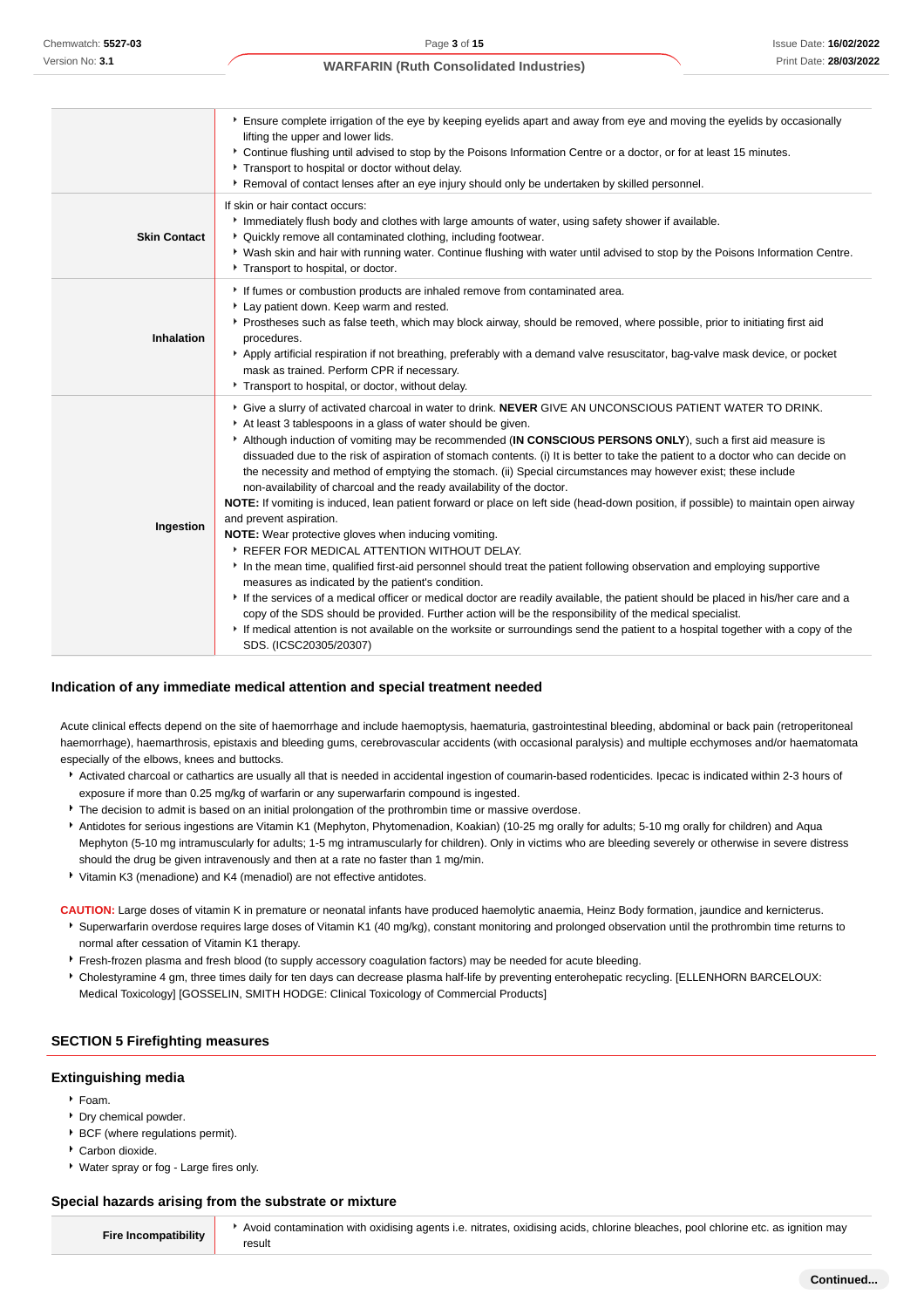**Advice for firefighters**

# **WARFARIN (Ruth Consolidated Industries)**

| <b>Fire Fighting</b>                           | Alert Fire Brigade and tell them location and nature of hazard.<br>▶ Wear full body protective clothing with breathing apparatus.<br>▶ Prevent, by any means available, spillage from entering drains or water course.<br>▶ Use fire fighting procedures suitable for surrounding area.<br>Do not approach containers suspected to be hot.<br>▶ Cool fire exposed containers with water spray from a protected location.<br>If safe to do so, remove containers from path of fire.<br>Equipment should be thoroughly decontaminated after use.                                                                                                                                                                                                                                                                                                                                                                                                                                                                                                                                                                                                                                                                                                                                                                                                                                                                                                                                                                                                                                                                                                                                                                                                                                                                                                                                                                                                                                                                                                                                                                                                                                                                                                                                                                                                                                                                                                                                                                                                                                                                                                                                                                                                                                                                                                                                                                                                                                                                                                                                                                                                                                                                                                                                                                                                                                                                                                                                                                                                                                                                                                                                                                                                                                                                                                                                                                                                                                                                                                                                                                                                                                                                                                                                                                                                                                                                                |
|------------------------------------------------|-------------------------------------------------------------------------------------------------------------------------------------------------------------------------------------------------------------------------------------------------------------------------------------------------------------------------------------------------------------------------------------------------------------------------------------------------------------------------------------------------------------------------------------------------------------------------------------------------------------------------------------------------------------------------------------------------------------------------------------------------------------------------------------------------------------------------------------------------------------------------------------------------------------------------------------------------------------------------------------------------------------------------------------------------------------------------------------------------------------------------------------------------------------------------------------------------------------------------------------------------------------------------------------------------------------------------------------------------------------------------------------------------------------------------------------------------------------------------------------------------------------------------------------------------------------------------------------------------------------------------------------------------------------------------------------------------------------------------------------------------------------------------------------------------------------------------------------------------------------------------------------------------------------------------------------------------------------------------------------------------------------------------------------------------------------------------------------------------------------------------------------------------------------------------------------------------------------------------------------------------------------------------------------------------------------------------------------------------------------------------------------------------------------------------------------------------------------------------------------------------------------------------------------------------------------------------------------------------------------------------------------------------------------------------------------------------------------------------------------------------------------------------------------------------------------------------------------------------------------------------------------------------------------------------------------------------------------------------------------------------------------------------------------------------------------------------------------------------------------------------------------------------------------------------------------------------------------------------------------------------------------------------------------------------------------------------------------------------------------------------------------------------------------------------------------------------------------------------------------------------------------------------------------------------------------------------------------------------------------------------------------------------------------------------------------------------------------------------------------------------------------------------------------------------------------------------------------------------------------------------------------------------------------------------------------------------------------------------------------------------------------------------------------------------------------------------------------------------------------------------------------------------------------------------------------------------------------------------------------------------------------------------------------------------------------------------------------------------------------------------------------------------------------------------------|
| <b>Fire/Explosion Hazard</b><br><b>HAZCHEM</b> | ▶ Combustible solid which burns but propagates flame with difficulty; it is estimated that most organic dusts are combustible<br>(circa 70%) - according to the circumstances under which the combustion process occurs, such materials may cause fires<br>and / or dust explosions.<br>▶ Organic powders when finely divided over a range of concentrations regardless of particulate size or shape and suspended in<br>air or some other oxidizing medium may form explosive dust-air mixtures and result in a fire or dust explosion (including<br>secondary explosions).<br>Avoid generating dust, particularly clouds of dust in a confined or unventilated space as dusts may form an explosive mixture<br>with air, and any source of ignition, i.e. flame or spark, will cause fire or explosion. Dust clouds generated by the fine grinding<br>of the solid are a particular hazard; accumulations of fine dust (420 micron or less) may burn rapidly and fiercely if ignited -<br>particles exceeding this limit will generally not form flammable dust clouds; once initiated, however, larger particles up to 1400<br>microns diameter will contribute to the propagation of an explosion.<br>In the same way as gases and vapours, dusts in the form of a cloud are only ignitable over a range of concentrations; in<br>principle, the concepts of lower explosive limit (LEL) and upper explosive limit (UEL) are applicable to dust clouds but only<br>the LEL is of practical use; - this is because of the inherent difficulty of achieving homogeneous dust clouds at high<br>temperatures (for dusts the LEL is often called the "Minimum Explosible Concentration", MEC).<br>▶ When processed with flammable liquids/vapors/mists,ignitable (hybrid) mixtures may be formed with combustible dusts.<br>Ignitable mixtures will increase the rate of explosion pressure rise and the Minimum Ignition Energy (the minimum amount of<br>energy required to ignite dust clouds - MIE) will be lower than the pure dust in air mixture. The Lower Explosive Limit (LEL) of<br>the vapour/dust mixture will be lower than the individual LELs for the vapors/mists or dusts.<br>A dust explosion may release of large quantities of gaseous products; this in turn creates a subsequent pressure rise of<br>explosive force capable of damaging plant and buildings and injuring people.<br>▶ Usually the initial or primary explosion takes place in a confined space such as plant or machinery, and can be of sufficient<br>force to damage or rupture the plant. If the shock wave from the primary explosion enters the surrounding area, it will disturb<br>any settled dust layers, forming a second dust cloud, and often initiate a much larger secondary explosion. All large scale<br>explosions have resulted from chain reactions of this type.<br>▶ Dry dust can be charged electrostatically by turbulence, pneumatic transport, pouring, in exhaust ducts and during transport.<br>▶ Build-up of electrostatic charge may be prevented by bonding and grounding.<br>▶ Powder handling equipment such as dust collectors, dryers and mills may require additional protection measures such as<br>explosion venting.<br>All movable parts coming in contact with this material should have a speed of less than 1-meter/sec.<br>A sudden release of statically charged materials from storage or process equipment, particularly at elevated temperatures<br>and/ or pressure, may result in ignition especially in the absence of an apparent ignition source.<br>▶ One important effect of the particulate nature of powders is that the surface area and surface structure (and often moisture<br>content) can vary widely from sample to sample, depending of how the powder was manufactured and handled; this means<br>that it is virtually impossible to use flammability data published in the literature for dusts (in contrast to that published for<br>gases and vapours).<br>Autoignition temperatures are often quoted for dust clouds (minimum ignition temperature (MIT)) and dust layers (layer<br>ignition temperature (LIT); LIT generally falls as the thickness of the layer increases.<br>Combustion products include:<br>carbon monoxide (CO)<br>carbon dioxide (CO2)<br>other pyrolysis products typical of burning organic material.<br>May emit poisonous fumes.<br>2X |
|                                                |                                                                                                                                                                                                                                                                                                                                                                                                                                                                                                                                                                                                                                                                                                                                                                                                                                                                                                                                                                                                                                                                                                                                                                                                                                                                                                                                                                                                                                                                                                                                                                                                                                                                                                                                                                                                                                                                                                                                                                                                                                                                                                                                                                                                                                                                                                                                                                                                                                                                                                                                                                                                                                                                                                                                                                                                                                                                                                                                                                                                                                                                                                                                                                                                                                                                                                                                                                                                                                                                                                                                                                                                                                                                                                                                                                                                                                                                                                                                                                                                                                                                                                                                                                                                                                                                                                                                                                                                                               |

# **SECTION 6 Accidental release measures**

# **Personal precautions, protective equipment and emergency procedures**

See section 8

#### **Environmental precautions**

See section 12

# **Methods and material for containment and cleaning up**

|                     | • Clean up waste regularly and abnormal spills immediately.                                                     |
|---------------------|-----------------------------------------------------------------------------------------------------------------|
|                     | Avoid breathing dust and contact with skin and eyes.                                                            |
| <b>Minor Spills</b> | • Wear protective clothing, gloves, safety glasses and dust respirator.                                         |
|                     | ▶ Use dry clean up procedures and avoid generating dust.                                                        |
|                     | ▶ Vacuum up or sweep up. NOTE: Vacuum cleaner must be fitted with an exhaust micro filter (HEPA type) (consider |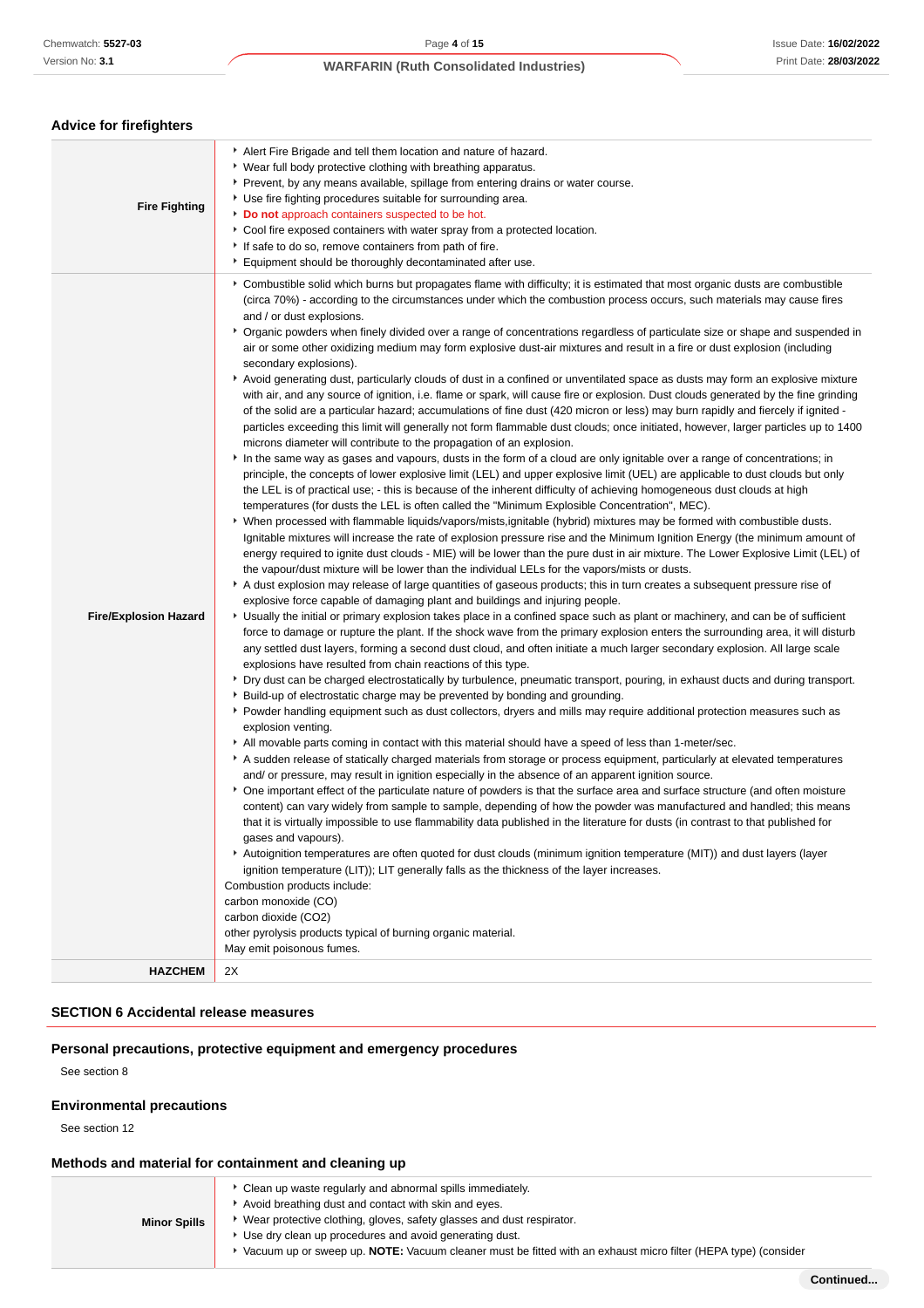|                     | explosion-proof machines designed to be grounded during storage and use).<br>Dampen with water to prevent dusting before sweeping.<br>• Place in suitable containers for disposal.                                                                                                                                                                                                                                                                                                                                                                                                                                                                                                                                                                                                                                                 |
|---------------------|------------------------------------------------------------------------------------------------------------------------------------------------------------------------------------------------------------------------------------------------------------------------------------------------------------------------------------------------------------------------------------------------------------------------------------------------------------------------------------------------------------------------------------------------------------------------------------------------------------------------------------------------------------------------------------------------------------------------------------------------------------------------------------------------------------------------------------|
| <b>Major Spills</b> | Clear area of personnel and move upwind.<br>Alert Fire Brigade and tell them location and nature of hazard.<br>• Wear full body protective clothing with breathing apparatus.<br>▶ Prevent, by any means available, spillage from entering drains or water course.<br>Stop leak if safe to do so.<br>• Contain spill with sand, earth or vermiculite.<br>• Collect recoverable product into labelled containers for recycling.<br>Neutralise/decontaminate residue (see Section 13 for specific agent).<br>Collect solid residues and seal in labelled drums for disposal.<br>▸ Wash area and prevent runoff into drains.<br>After clean up operations, decontaminate and launder all protective clothing and equipment before storing and re-using.<br>If contamination of drains or waterways occurs, advise emergency services. |

Personal Protective Equipment advice is contained in Section 8 of the SDS.

# **SECTION 7 Handling and storage**

# **Precautions for safe handling**

| Safe handling            | Avoid all personal contact, including inhalation.<br>▶ Wear protective clothing when risk of exposure occurs.<br>Use in a well-ventilated area.<br>Prevent concentration in hollows and sumps.<br>DO NOT enter confined spaces until atmosphere has been checked.<br>DO NOT allow material to contact humans, exposed food or food utensils.<br>Avoid contact with incompatible materials.<br>• When handling, DO NOT eat, drink or smoke.<br>Keep containers securely sealed when not in use.<br>Avoid physical damage to containers.<br>Always wash hands with soap and water after handling.<br>▶ Work clothes should be laundered separately. Launder contaminated clothing before re-use.<br>Use good occupational work practice.<br>▶ Observe manufacturer's storage and handling recommendations contained within this SDS.<br>Atmosphere should be regularly checked against established exposure standards to ensure safe working conditions are<br>maintained.<br>▶ Organic powders when finely divided over a range of concentrations regardless of particulate size or shape and suspended in<br>air or some other oxidizing medium may form explosive dust-air mixtures and result in a fire or dust explosion (including<br>secondary explosions)<br>Minimise airborne dust and eliminate all ignition sources. Keep away from heat, hot surfaces, sparks, and flame.<br>Establish good housekeeping practices.<br>▶ Remove dust accumulations on a regular basis by vacuuming or gentle sweeping to avoid creating dust clouds.<br>▶ Use continuous suction at points of dust generation to capture and minimise the accumulation of dusts. Particular attention<br>should be given to overhead and hidden horizontal surfaces to minimise the probability of a "secondary" explosion. According<br>to NFPA Standard 654, dust layers 1/32 in. (0.8 mm) thick can be sufficient to warrant immediate cleaning of the area.<br>Do not use air hoses for cleaning.<br>Minimise dry sweeping to avoid generation of dust clouds. Vacuum dust-accumulating surfaces and remove to a chemical<br>disposal area. Vacuums with explosion-proof motors should be used.<br>Control sources of static electricity. Dusts or their packages may accumulate static charges, and static discharge can be a<br>source of ignition.<br>Solids handling systems must be designed in accordance with applicable standards (e.g. NFPA including 654 and 77) and<br>other national guidance.<br>Do not empty directly into flammable solvents or in the presence of flammable vapors.<br>▶ The operator, the packaging container and all equipment must be grounded with electrical bonding and grounding systems.<br>Plastic bags and plastics cannot be grounded, and antistatic bags do not completely protect against development of static<br>charges.<br>Empty containers may contain residual dust which has the potential to accumulate following settling. Such dusts may explode in<br>the presence of an appropriate ignition source.<br>Do NOT cut, drill, grind or weld such containers.<br>In addition ensure such activity is not performed near full, partially empty or empty containers without appropriate workplace<br>safety authorisation or permit. |
|--------------------------|------------------------------------------------------------------------------------------------------------------------------------------------------------------------------------------------------------------------------------------------------------------------------------------------------------------------------------------------------------------------------------------------------------------------------------------------------------------------------------------------------------------------------------------------------------------------------------------------------------------------------------------------------------------------------------------------------------------------------------------------------------------------------------------------------------------------------------------------------------------------------------------------------------------------------------------------------------------------------------------------------------------------------------------------------------------------------------------------------------------------------------------------------------------------------------------------------------------------------------------------------------------------------------------------------------------------------------------------------------------------------------------------------------------------------------------------------------------------------------------------------------------------------------------------------------------------------------------------------------------------------------------------------------------------------------------------------------------------------------------------------------------------------------------------------------------------------------------------------------------------------------------------------------------------------------------------------------------------------------------------------------------------------------------------------------------------------------------------------------------------------------------------------------------------------------------------------------------------------------------------------------------------------------------------------------------------------------------------------------------------------------------------------------------------------------------------------------------------------------------------------------------------------------------------------------------------------------------------------------------------------------------------------------------------------------------------------------------------------------------------------------------------------------------------------------------------------------------------------------------------------------------------------------------------------------------------------------------------------------------------------------------------------------------------------------------------------------------------------------------------------------------------------------------------------------------------------------------------------------------------------------------------|
| <b>Other information</b> | Store in original containers.<br>▶ Keep containers securely sealed.<br>No smoking, naked lights or ignition sources.<br>Store in a cool, dry, well-ventilated area.<br>Store away from incompatible materials and foodstuff containers.<br>▶ Protect containers against physical damage and check regularly for leaks.                                                                                                                                                                                                                                                                                                                                                                                                                                                                                                                                                                                                                                                                                                                                                                                                                                                                                                                                                                                                                                                                                                                                                                                                                                                                                                                                                                                                                                                                                                                                                                                                                                                                                                                                                                                                                                                                                                                                                                                                                                                                                                                                                                                                                                                                                                                                                                                                                                                                                                                                                                                                                                                                                                                                                                                                                                                                                                                                                 |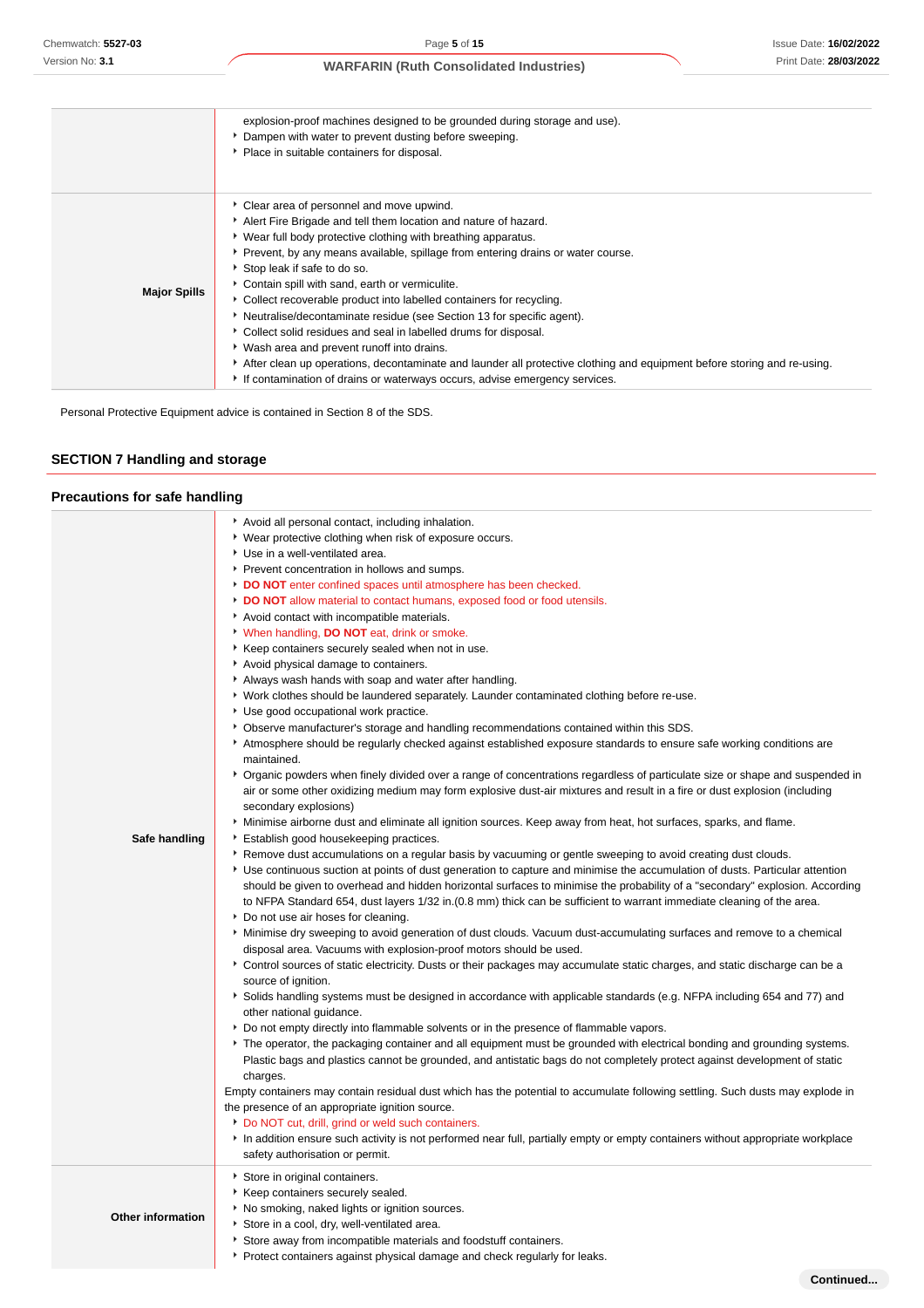|                                | ▶ Observe manufacturer's storage and handling recommendations contained within this SDS.                                                                                                                                                                                                                                                                                                                                                                                                                                                                                                                                                                                                                                                                                                                                                                                                                                                                                                                                                                                                                                                                                                                                                                                                                                                                                                                                                                                                                                                                                                                                                                                                                                                                                                                                                                                                                                                                                                                                                                                                                                                                                                                                                                                                                                                                                                                                                                                                                                                                                                                                                                                                                                                            |
|--------------------------------|-----------------------------------------------------------------------------------------------------------------------------------------------------------------------------------------------------------------------------------------------------------------------------------------------------------------------------------------------------------------------------------------------------------------------------------------------------------------------------------------------------------------------------------------------------------------------------------------------------------------------------------------------------------------------------------------------------------------------------------------------------------------------------------------------------------------------------------------------------------------------------------------------------------------------------------------------------------------------------------------------------------------------------------------------------------------------------------------------------------------------------------------------------------------------------------------------------------------------------------------------------------------------------------------------------------------------------------------------------------------------------------------------------------------------------------------------------------------------------------------------------------------------------------------------------------------------------------------------------------------------------------------------------------------------------------------------------------------------------------------------------------------------------------------------------------------------------------------------------------------------------------------------------------------------------------------------------------------------------------------------------------------------------------------------------------------------------------------------------------------------------------------------------------------------------------------------------------------------------------------------------------------------------------------------------------------------------------------------------------------------------------------------------------------------------------------------------------------------------------------------------------------------------------------------------------------------------------------------------------------------------------------------------------------------------------------------------------------------------------------------------|
|                                | Conditions for safe storage, including any incompatibilities                                                                                                                                                                                                                                                                                                                                                                                                                                                                                                                                                                                                                                                                                                                                                                                                                                                                                                                                                                                                                                                                                                                                                                                                                                                                                                                                                                                                                                                                                                                                                                                                                                                                                                                                                                                                                                                                                                                                                                                                                                                                                                                                                                                                                                                                                                                                                                                                                                                                                                                                                                                                                                                                                        |
| Suitable container             | Glass container is suitable for laboratory quantities<br>Lined metal can, lined metal pail/ can.<br>• Plastic pail.<br>▶ Polyliner drum.<br>• Packing as recommended by manufacturer.<br>Check all containers are clearly labelled and free from leaks.<br>For low viscosity materials<br>Drums and jerricans must be of the non-removable head type.<br>▶ Where a can is to be used as an inner package, the can must have a screwed enclosure.<br>For materials with a viscosity of at least 2680 cSt. (23 deg. C) and solids (between 15 C deg. and 40 deg C.):<br>▶ Removable head packaging;<br>Cans with friction closures and<br>low pressure tubes and cartridges<br>may be used.<br>$\overline{\phantom{a}}$<br>Where combination packages are used, and the inner packages are of glass, there must be sufficient inert cushioning material in<br>contact with inner and outer packages *.<br>In addition, where inner packagings are glass and contain liquids of packing group I and II there must be sufficient inert<br>absorbent to absorb any spillage *.<br>* unless the outer packaging is a close fitting moulded plastic box and the substances are not incompatible with the plastic.<br>All inner and sole packagings for substances that have been assigned to Packaging Groups I or II on the basis of inhalation<br>toxicity criteria, must be hermetically sealed.                                                                                                                                                                                                                                                                                                                                                                                                                                                                                                                                                                                                                                                                                                                                                                                                                                                                                                                                                                                                                                                                                                                                                                                                                                                                                                                                                        |
| <b>Storage incompatibility</b> | For lactones (also known as cyclic esters):<br>The reactions of lactones are similar to those of esters<br>Heating a lactone with a base (sodium hydroxide) will hydrolyse the lactone to its parent compound, the straight chained<br>bifunctional compound. Like straight-chained esters, the hydrolysis-condensation reaction of lactones is a reversible reaction,<br>with an equilibrium. However, the equilibrium constant of the hydrolysis reaction of the lactone is lower than that of the straight-<br>chained ester i.e. the products (hydroxyacids) are less favoured in the case of the lactones.<br>. Lactones can be reduced to diols using lithium aluminium hydride in dry ether.<br>- Lactones also react with ethanolic ammonia, gamma-Lactones will react to yield CH2(OH)-(CH2)2-CO-NH2.<br>gamma-Lactones (5-membered cyclic esters), delta-lactones (6-membered cyclic esters) and epsilon lactones (7-membered<br>cyclic esters) are the most stable lactone structures because, as in all organic cycles, 5, 6 an 7- membered rings minimise the<br>strain of bond angles<br>- alpha-Lactones (3-membered cyclic esters) and beta-lactones (4-membered cyclic esters) represent a group of strained-ring<br>(unstable) substances<br>- beta-Lactones (such as the oxetanones) exhibit similar reactivities to epoxides due to their inherent ring strain (beta-lactones,<br>22.8 kcal/mol; epoxides, 27.2 kcal/mol). In general, hard nucleophiles such as alkoxides, alkyllithiums, and Grignard reagents<br>react with beta-lactones to cleave the acyl C-O bond, while alkyl C-O cleavage occurs with soft nucleophiles including<br>organocuprates, azides, halides, and thiolates<br>- Sesquiterpene lactones, (generally 5-membered cyclic esters with an alkene side chain) found in many plants, can react with<br>other molecules via a Michael reaction<br>· Lactones readily form polyesters<br>Naturally occurring lactones are mainly saturated and unsaturated gamma- and delta-lactones, and to a lesser extent<br>macrocyclic lactones. The gamma and delta-lactones are intramolecular esters of the corresponding hydroxy fatty acids.<br>Esters react with acids to liberate heat along with alcohols and acids.<br>▶ Strong oxidising acids may cause a vigorous reaction with esters that is sufficiently exothermic to ignite the reaction products.<br>Heat is also generated by the interaction of esters with caustic solutions.<br>Flammable hydrogen is generated by mixing esters with alkali metals and hydrides.<br>Esters may be incompatible with aliphatic amines and nitrates.<br>Avoid strong acids, bases.<br>Avoid reaction with oxidising agents, bases and strong reducing agents. |

# **SECTION 8 Exposure controls / personal protection**

# **Control parameters**

# **Occupational Exposure Limits (OEL)**

# **INGREDIENT DATA**

| Source                          | <b>Ingredient</b> | <b>Material name</b> | <b>TWA</b>     | <b>STEL</b>   | Peak          | <b>Notes</b>  |
|---------------------------------|-------------------|----------------------|----------------|---------------|---------------|---------------|
| Australia Exposure<br>Standards | warfarin          | Warfarin             | $0.1$ mg/m $3$ | Not Available | Not Available | Not Available |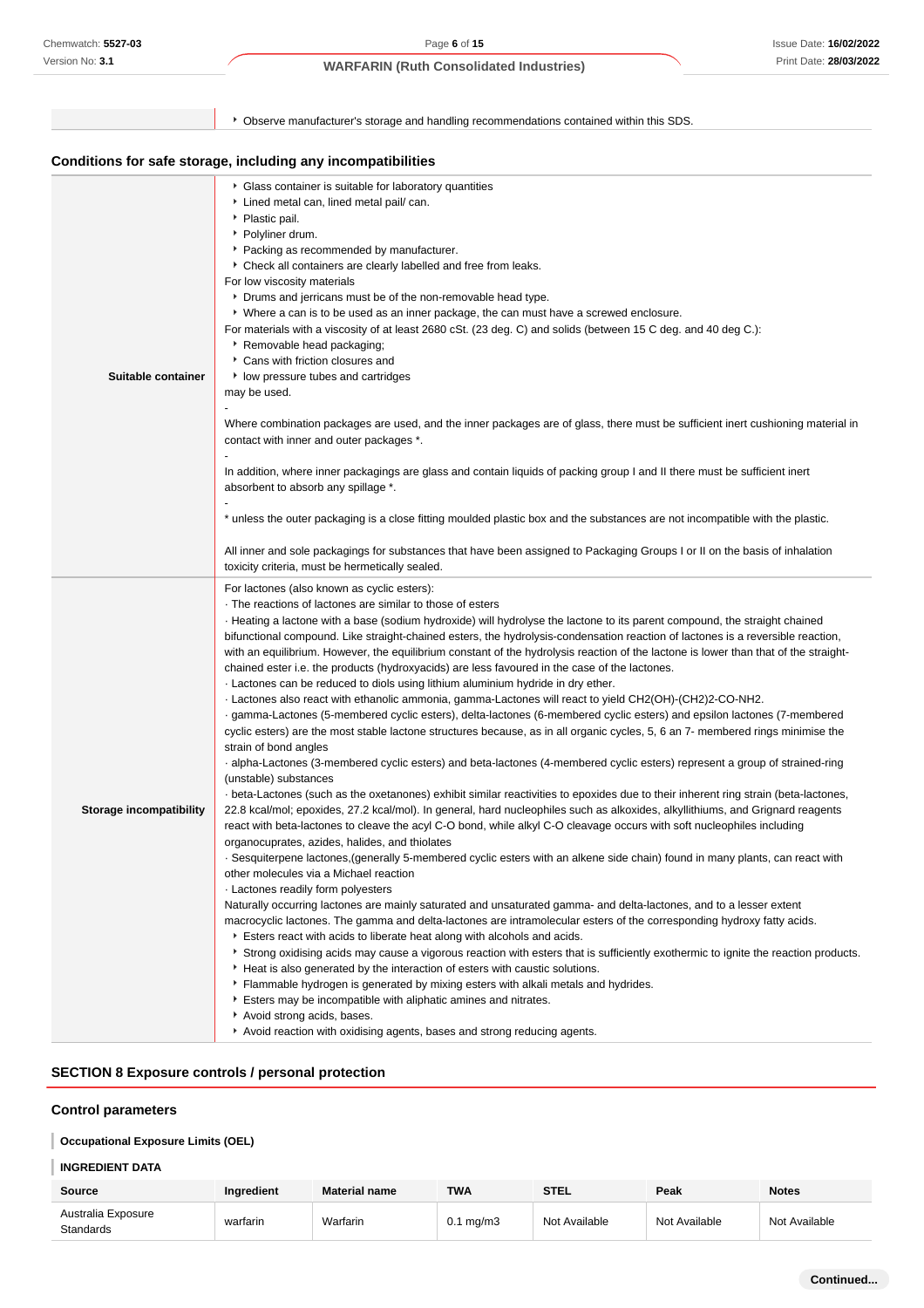# **Emergency Limits**

| Ingredient | TEEL-1               | TEEL-2            |                     | TEEL-3    |
|------------|----------------------|-------------------|---------------------|-----------|
| warfarin   | $1.8$ mg/m $3$       | $20 \text{ mg/m}$ |                     | 350 mg/m3 |
|            |                      |                   |                     |           |
| Ingredient | <b>Original IDLH</b> |                   | <b>Revised IDLH</b> |           |
| warfarin   | $100$ mg/m $3$       |                   | Not Available       |           |

# **MATERIAL DATA**

# **Exposure controls**

| Appropriate engineering    | Engineering controls are used to remove a hazard or place a barrier between the worker and the hazard. Well-designed<br>engineering controls can be highly effective in protecting workers and will typically be independent of worker interactions to<br>provide this high level of protection.<br>The basic types of engineering controls are:<br>Process controls which involve changing the way a job activity or process is done to reduce the risk.<br>Enclosure and/or isolation of emission source which keeps a selected hazard "physically" away from the worker and ventilation<br>that strategically "adds" and "removes" air in the work environment. Ventilation can remove or dilute an air contaminant if<br>designed properly. The design of a ventilation system must match the particular process and chemical or contaminant in use.<br>Employers may need to use multiple types of controls to prevent employee overexposure.<br>▶ Local exhaust ventilation is required where solids are handled as powders or crystals; even when particulates are relatively<br>large, a certain proportion will be powdered by mutual friction.<br>Exhaust ventilation should be designed to prevent accumulation and recirculation of particulates in the workplace.<br>If in spite of local exhaust an adverse concentration of the substance in air could occur, respiratory protection should be<br>considered. Such protection might consist of:<br>(a): particle dust respirators, if necessary, combined with an absorption cartridge;<br>(b): filter respirators with absorption cartridge or canister of the right type;<br>(c): fresh-air hoods or masks<br>▶ Build-up of electrostatic charge on the dust particle, may be prevented by bonding and grounding.<br>▶ Powder handling equipment such as dust collectors, dryers and mills may require additional protection measures such as<br>explosion venting.<br>Air contaminants generated in the workplace possess varying "escape" velocities which, in turn, determine the "capture<br>velocities" of fresh circulating air required to efficiently remove the contaminant. |                                     |                               |  |  |
|----------------------------|--------------------------------------------------------------------------------------------------------------------------------------------------------------------------------------------------------------------------------------------------------------------------------------------------------------------------------------------------------------------------------------------------------------------------------------------------------------------------------------------------------------------------------------------------------------------------------------------------------------------------------------------------------------------------------------------------------------------------------------------------------------------------------------------------------------------------------------------------------------------------------------------------------------------------------------------------------------------------------------------------------------------------------------------------------------------------------------------------------------------------------------------------------------------------------------------------------------------------------------------------------------------------------------------------------------------------------------------------------------------------------------------------------------------------------------------------------------------------------------------------------------------------------------------------------------------------------------------------------------------------------------------------------------------------------------------------------------------------------------------------------------------------------------------------------------------------------------------------------------------------------------------------------------------------------------------------------------------------------------------------------------------------------------------------------------------------------------------------------------------------------------------------------|-------------------------------------|-------------------------------|--|--|
| controls                   | Type of Contaminant:                                                                                                                                                                                                                                                                                                                                                                                                                                                                                                                                                                                                                                                                                                                                                                                                                                                                                                                                                                                                                                                                                                                                                                                                                                                                                                                                                                                                                                                                                                                                                                                                                                                                                                                                                                                                                                                                                                                                                                                                                                                                                                                                   |                                     | Air Speed:                    |  |  |
|                            | direct spray, spray painting in shallow booths, drum filling, conveyer loading, crusher dusts, gas<br>discharge (active generation into zone of rapid air motion)                                                                                                                                                                                                                                                                                                                                                                                                                                                                                                                                                                                                                                                                                                                                                                                                                                                                                                                                                                                                                                                                                                                                                                                                                                                                                                                                                                                                                                                                                                                                                                                                                                                                                                                                                                                                                                                                                                                                                                                      |                                     | 1-2.5 m/s (200-500<br>ft/min) |  |  |
|                            | grinding, abrasive blasting, tumbling, high speed wheel generated dusts (released at high initial<br>velocity into zone of very high rapid air motion).                                                                                                                                                                                                                                                                                                                                                                                                                                                                                                                                                                                                                                                                                                                                                                                                                                                                                                                                                                                                                                                                                                                                                                                                                                                                                                                                                                                                                                                                                                                                                                                                                                                                                                                                                                                                                                                                                                                                                                                                | $2.5 - 10$ m/s<br>(500-2000 ft/min) |                               |  |  |
|                            | Within each range the appropriate value depends on:                                                                                                                                                                                                                                                                                                                                                                                                                                                                                                                                                                                                                                                                                                                                                                                                                                                                                                                                                                                                                                                                                                                                                                                                                                                                                                                                                                                                                                                                                                                                                                                                                                                                                                                                                                                                                                                                                                                                                                                                                                                                                                    |                                     |                               |  |  |
|                            | Upper end of the range<br>Lower end of the range                                                                                                                                                                                                                                                                                                                                                                                                                                                                                                                                                                                                                                                                                                                                                                                                                                                                                                                                                                                                                                                                                                                                                                                                                                                                                                                                                                                                                                                                                                                                                                                                                                                                                                                                                                                                                                                                                                                                                                                                                                                                                                       |                                     |                               |  |  |
|                            | 1: Room air currents minimal or favourable to capture                                                                                                                                                                                                                                                                                                                                                                                                                                                                                                                                                                                                                                                                                                                                                                                                                                                                                                                                                                                                                                                                                                                                                                                                                                                                                                                                                                                                                                                                                                                                                                                                                                                                                                                                                                                                                                                                                                                                                                                                                                                                                                  | 1: Disturbing room air currents     |                               |  |  |
|                            | 2: Contaminants of low toxicity or of nuisance value only<br>2: Contaminants of high toxicity                                                                                                                                                                                                                                                                                                                                                                                                                                                                                                                                                                                                                                                                                                                                                                                                                                                                                                                                                                                                                                                                                                                                                                                                                                                                                                                                                                                                                                                                                                                                                                                                                                                                                                                                                                                                                                                                                                                                                                                                                                                          |                                     |                               |  |  |
|                            | 3: Intermittent, low production.                                                                                                                                                                                                                                                                                                                                                                                                                                                                                                                                                                                                                                                                                                                                                                                                                                                                                                                                                                                                                                                                                                                                                                                                                                                                                                                                                                                                                                                                                                                                                                                                                                                                                                                                                                                                                                                                                                                                                                                                                                                                                                                       | 3: High production, heavy use       |                               |  |  |
|                            | 4: Large hood or large air mass in motion                                                                                                                                                                                                                                                                                                                                                                                                                                                                                                                                                                                                                                                                                                                                                                                                                                                                                                                                                                                                                                                                                                                                                                                                                                                                                                                                                                                                                                                                                                                                                                                                                                                                                                                                                                                                                                                                                                                                                                                                                                                                                                              | 4: Small hood-local control only    |                               |  |  |
|                            | Simple theory shows that air velocity falls rapidly with distance away from the opening of a simple extraction pipe. Velocity<br>generally decreases with the square of distance from the extraction point (in simple cases). Therefore the air speed at the<br>extraction point should be adjusted, accordingly, after reference to distance from the contaminating source. The air velocity at the<br>extraction fan, for example, should be a minimum of 4-10 m/s (800-2000 ft/min) for extraction of crusher dusts generated 2<br>metres distant from the extraction point. Other mechanical considerations, producing performance deficits within the extraction<br>apparatus, make it essential that theoretical air velocities are multiplied by factors of 10 or more when extraction systems are<br>installed or used.                                                                                                                                                                                                                                                                                                                                                                                                                                                                                                                                                                                                                                                                                                                                                                                                                                                                                                                                                                                                                                                                                                                                                                                                                                                                                                                        |                                     |                               |  |  |
| <b>Personal protection</b> |                                                                                                                                                                                                                                                                                                                                                                                                                                                                                                                                                                                                                                                                                                                                                                                                                                                                                                                                                                                                                                                                                                                                                                                                                                                                                                                                                                                                                                                                                                                                                                                                                                                                                                                                                                                                                                                                                                                                                                                                                                                                                                                                                        |                                     |                               |  |  |
| Eye and face protection    | Safety glasses with side shields.<br>Chemical goggles.<br>Contact lenses may pose a special hazard; soft contact lenses may absorb and concentrate irritants. A written policy<br>document, describing the wearing of lenses or restrictions on use, should be created for each workplace or task. This should<br>include a review of lens absorption and adsorption for the class of chemicals in use and an account of injury experience.<br>Medical and first-aid personnel should be trained in their removal and suitable equipment should be readily available. In the<br>event of chemical exposure, begin eye irrigation immediately and remove contact lens as soon as practicable. Lens should<br>be removed at the first signs of eye redness or irritation - lens should be removed in a clean environment only after workers<br>have washed hands thoroughly. [CDC NIOSH Current Intelligence Bulletin 59], [AS/NZS 1336 or national equivalent]                                                                                                                                                                                                                                                                                                                                                                                                                                                                                                                                                                                                                                                                                                                                                                                                                                                                                                                                                                                                                                                                                                                                                                                          |                                     |                               |  |  |
| <b>Skin protection</b>     | See Hand protection below                                                                                                                                                                                                                                                                                                                                                                                                                                                                                                                                                                                                                                                                                                                                                                                                                                                                                                                                                                                                                                                                                                                                                                                                                                                                                                                                                                                                                                                                                                                                                                                                                                                                                                                                                                                                                                                                                                                                                                                                                                                                                                                              |                                     |                               |  |  |
|                            |                                                                                                                                                                                                                                                                                                                                                                                                                                                                                                                                                                                                                                                                                                                                                                                                                                                                                                                                                                                                                                                                                                                                                                                                                                                                                                                                                                                                                                                                                                                                                                                                                                                                                                                                                                                                                                                                                                                                                                                                                                                                                                                                                        |                                     | Continued                     |  |  |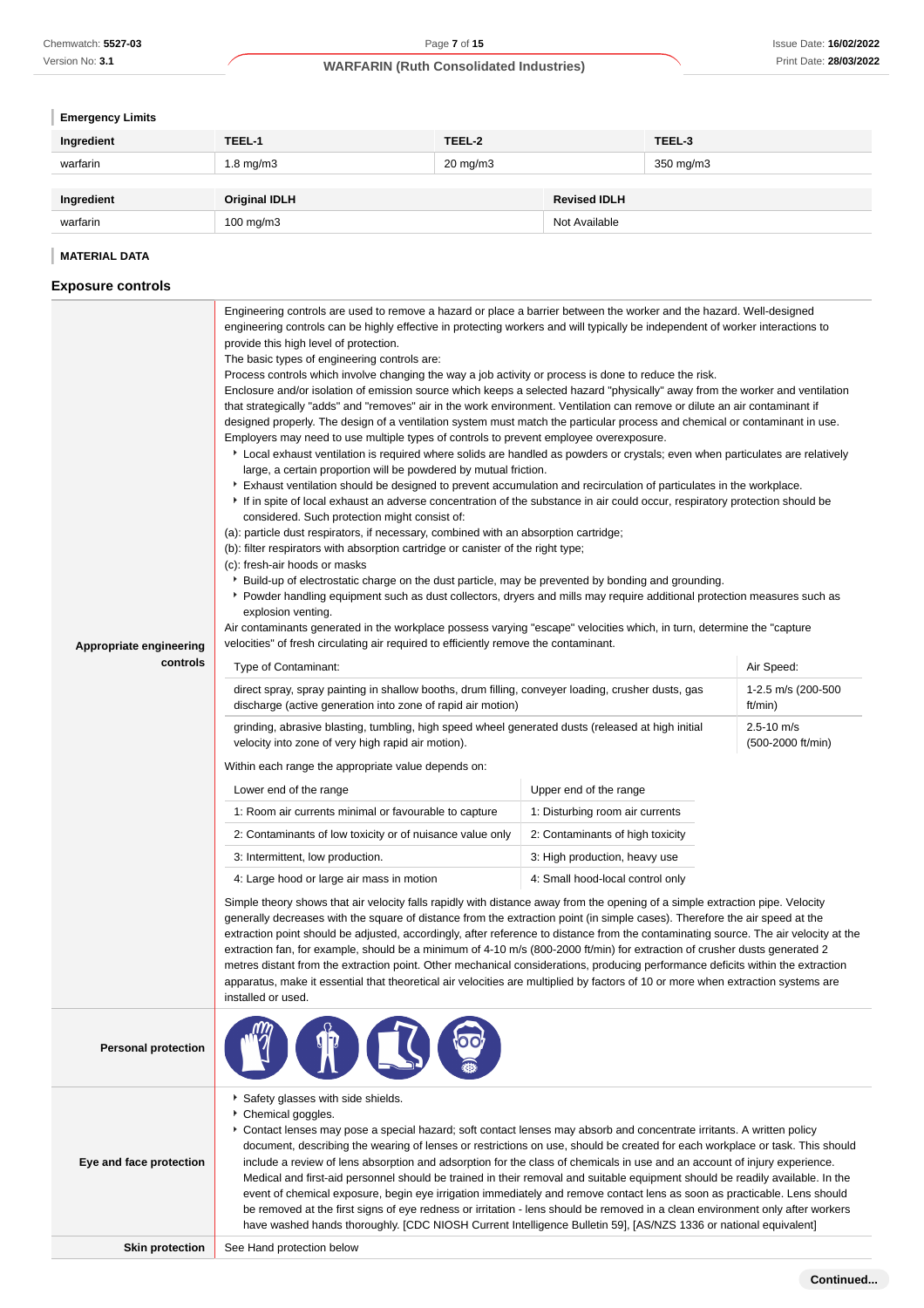|                              | ▶ Elbow length PVC gloves<br><b>NOTE:</b>                                                                                                                                                                                                                           |
|------------------------------|---------------------------------------------------------------------------------------------------------------------------------------------------------------------------------------------------------------------------------------------------------------------|
|                              | The material may produce skin sensitisation in predisposed individuals. Care must be taken, when removing gloves and other<br>protective equipment, to avoid all possible skin contact.                                                                             |
|                              | Contaminated leather items, such as shoes, belts and watch-bands should be removed and destroyed.                                                                                                                                                                   |
|                              | The selection of suitable gloves does not only depend on the material, but also on further marks of quality which vary from                                                                                                                                         |
|                              | manufacturer to manufacturer. Where the chemical is a preparation of several substances, the resistance of the glove material                                                                                                                                       |
|                              | can not be calculated in advance and has therefore to be checked prior to the application.                                                                                                                                                                          |
|                              | The exact break through time for substances has to be obtained from the manufacturer of the protective gloves and has to be                                                                                                                                         |
|                              | observed when making a final choice.                                                                                                                                                                                                                                |
|                              | Personal hygiene is a key element of effective hand care. Gloves must only be worn on clean hands. After using gloves, hands<br>should be washed and dried thoroughly. Application of a non-perfumed moisturiser is recommended.                                    |
|                              | Suitability and durability of glove type is dependent on usage. Important factors in the selection of gloves include:                                                                                                                                               |
|                              | frequency and duration of contact,                                                                                                                                                                                                                                  |
|                              | chemical resistance of glove material,                                                                                                                                                                                                                              |
|                              | glove thickness and                                                                                                                                                                                                                                                 |
|                              | - dexterity                                                                                                                                                                                                                                                         |
|                              | Select gloves tested to a relevant standard (e.g. Europe EN 374, US F739, AS/NZS 2161.1 or national equivalent).                                                                                                                                                    |
|                              | When prolonged or frequently repeated contact may occur, a glove with a protection class of 5 or higher (breakthrough time                                                                                                                                          |
|                              | greater than 240 minutes according to EN 374, AS/NZS 2161.10.1 or national equivalent) is recommended.                                                                                                                                                              |
|                              | When only brief contact is expected, a glove with a protection class of 3 or higher (breakthrough time greater than 60 minutes                                                                                                                                      |
| <b>Hands/feet protection</b> | according to EN 374, AS/NZS 2161.10.1 or national equivalent) is recommended.                                                                                                                                                                                       |
|                              | . Some glove polymer types are less affected by movement and this should be taken into account when considering gloves for                                                                                                                                          |
|                              | long-term use.                                                                                                                                                                                                                                                      |
|                              | Contaminated gloves should be replaced.                                                                                                                                                                                                                             |
|                              | As defined in ASTM F-739-96 in any application, gloves are rated as:<br>Excellent when breakthrough time > 480 min                                                                                                                                                  |
|                              | Good when breakthrough time > 20 min                                                                                                                                                                                                                                |
|                              | . Fair when breakthrough time < 20 min                                                                                                                                                                                                                              |
|                              | · Poor when glove material degrades                                                                                                                                                                                                                                 |
|                              | For general applications, gloves with a thickness typically greater than 0.35 mm, are recommended.                                                                                                                                                                  |
|                              | It should be emphasised that glove thickness is not necessarily a good predictor of glove resistance to a specific chemical, as the                                                                                                                                 |
|                              | permeation efficiency of the glove will be dependent on the exact composition of the glove material. Therefore, glove selection                                                                                                                                     |
|                              | should also be based on consideration of the task requirements and knowledge of breakthrough times.                                                                                                                                                                 |
|                              | Glove thickness may also vary depending on the glove manufacturer, the glove type and the glove model. Therefore, the                                                                                                                                               |
|                              | manufacturers technical data should always be taken into account to ensure selection of the most appropriate glove for the task.                                                                                                                                    |
|                              | Note: Depending on the activity being conducted, gloves of varying thickness may be required for specific tasks. For example:                                                                                                                                       |
|                              | Thinner gloves (down to 0.1 mm or less) may be required where a high degree of manual dexterity is needed. However, these                                                                                                                                           |
|                              | gloves are only likely to give short duration protection and would normally be just for single use applications, then disposed of.<br>Thicker gloves (up to 3 mm or more) may be required where there is a mechanical (as well as a chemical) risk i.e. where there |
|                              | is abrasion or puncture potential                                                                                                                                                                                                                                   |
|                              | Gloves must only be worn on clean hands. After using gloves, hands should be washed and dried thoroughly. Application of a                                                                                                                                          |
|                              | non-perfumed moisturiser is recommended.                                                                                                                                                                                                                            |
| <b>Body protection</b>       | See Other protection below                                                                                                                                                                                                                                          |
|                              | • Overalls.                                                                                                                                                                                                                                                         |
| <b>Other protection</b>      | ▶ Eyewash unit.                                                                                                                                                                                                                                                     |
|                              | Barrier cream.                                                                                                                                                                                                                                                      |
|                              | Skin cleansing cream.                                                                                                                                                                                                                                               |

#### **Respiratory protection**

Particulate. (AS/NZS 1716 & 1715, EN 143:2000 & 149:001, ANSI Z88 or national equivalent)

| <b>Required Minimum Protection Factor</b> | <b>Half-Face Respirator</b> | <b>Full-Face Respirator</b>                          | <b>Powered Air Respirator</b> |
|-------------------------------------------|-----------------------------|------------------------------------------------------|-------------------------------|
| up to $10 \times ES$                      | P <sub>1</sub><br>Air-line* | $\overline{\phantom{a}}$<br>$\overline{\phantom{a}}$ | PAPR-P1                       |
| up to $50 \times ES$                      | Air-line**                  | P <sub>2</sub>                                       | PAPR-P2                       |
| up to $100 \times ES$                     | $\overline{\phantom{0}}$    | P <sub>3</sub>                                       |                               |
|                                           |                             | Air-line*                                            |                               |
| $100 + x ES$                              | $\overline{\phantom{a}}$    | Air-line**                                           | PAPR-P3                       |

\* - Negative pressure demand \*\* - Continuous flow

A(All classes) = Organic vapours, B AUS or B1 = Acid gasses, B2 = Acid gas or hydrogen cyanide(HCN), B3 = Acid gas or hydrogen cyanide(HCN), E = Sulfur dioxide(SO2), G = Agricultural chemicals, K = Ammonia(NH3), Hg = Mercury, NO = Oxides of nitrogen, MB = Methyl bromide, AX = Low boiling point organic compounds(below 65 degC)

· Respirators may be necessary when engineering and administrative controls do not adequately prevent exposures.

· The decision to use respiratory protection should be based on professional judgment that takes into account toxicity information, exposure measurement data, and frequency and likelihood of the worker's exposure - ensure users are not subject to high thermal loads which may result in heat stress or distress due to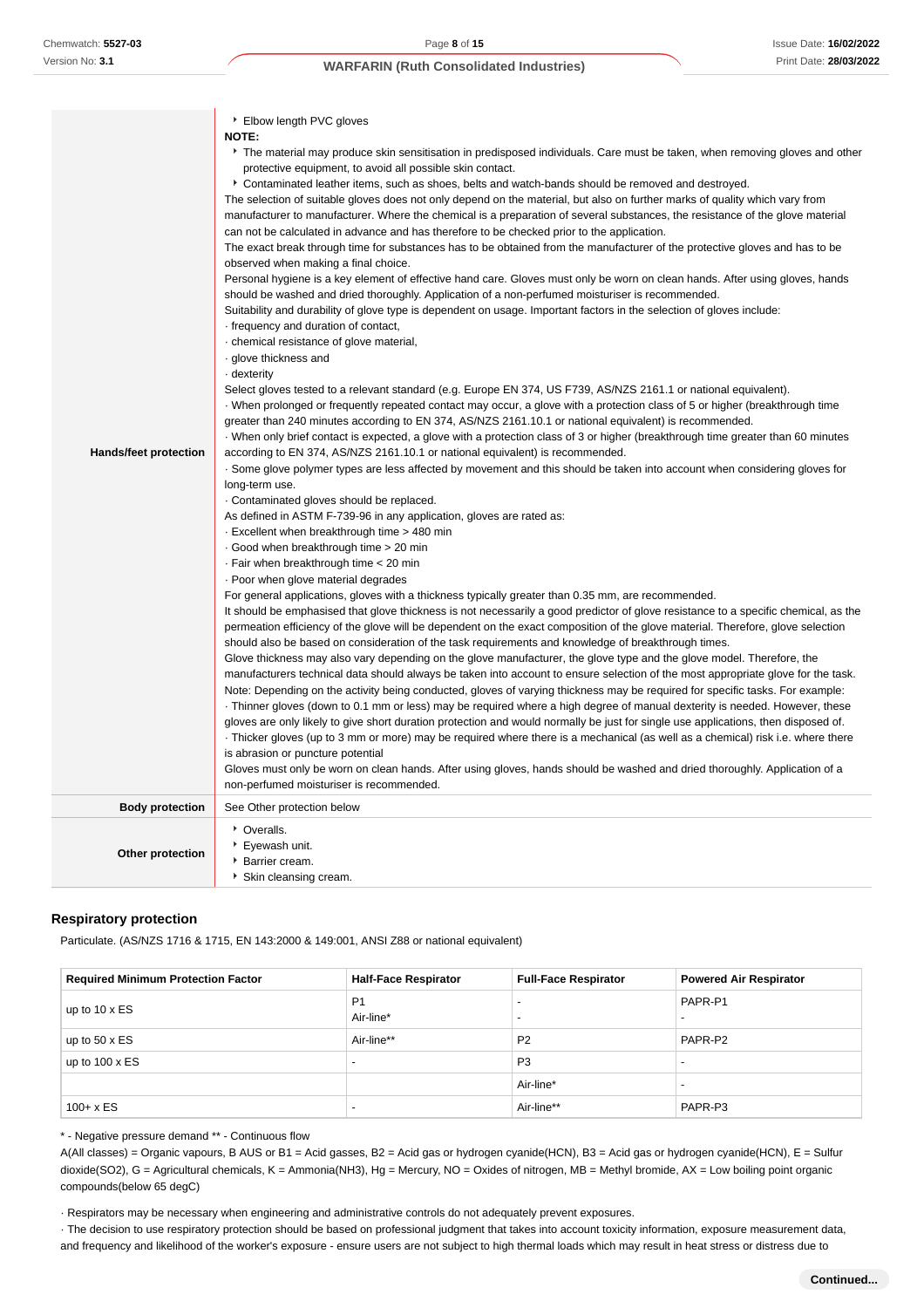personal protective equipment (powered, positive flow, full face apparatus may be an option).

· Published occupational exposure limits, where they exist, will assist in determining the adequacy of the selected respiratory protection. These may be

government mandated or vendor recommended.

· Certified respirators will be useful for protecting workers from inhalation of particulates when properly selected and fit tested as part of a complete respiratory protection program.

· Where protection from nuisance levels of dusts are desired, use type N95 (US) or type P1 (EN143) dust masks. Use respirators and components tested and

approved under appropriate government standards such as NIOSH (US) or CEN (EU)

· Use approved positive flow mask if significant quantities of dust becomes airborne.

· Try to avoid creating dust conditions.

Where significant concentrations of the material are likely to enter the breathing zone, a Class P3 respirator may be required.

Class P3 particulate filters are used for protection against highly toxic or highly irritant particulates.

Filtration rate: Filters at least 99.95% of airborne particles

Suitable for:

· Relatively small particles generated by mechanical processes eg. grinding, cutting, sanding, drilling, sawing.

· Sub-micron thermally generated particles e.g. welding fumes, fertilizer and bushfire smoke.

· Biologically active airborne particles under specified infection control applications e.g. viruses, bacteria, COVID-19, SARS

· Highly toxic particles e.g. Organophosphate Insecticides, Radionuclides, Asbestos

Note: P3 Rating can only be achieved when used with a Full Face Respirator or Powered Air-Purifying Respirator (PAPR). If used with any other respirator, it will only provide filtration protection up to a P2 rating.

#### **SECTION 9 Physical and chemical properties**

#### **Information on basic physical and chemical properties**

| Appearance                                      | White crystalline solid; immiscible in water. |                                                   |                |  |
|-------------------------------------------------|-----------------------------------------------|---------------------------------------------------|----------------|--|
|                                                 |                                               |                                                   |                |  |
| <b>Physical state</b>                           | Solid                                         | Relative density (Water =<br>1)                   | 0.24           |  |
| Odour                                           | Not Available                                 | <b>Partition coefficient</b><br>n-octanol / water | 2.7            |  |
| <b>Odour threshold</b>                          | Not Available                                 | Auto-ignition temperature<br>$(^{\circ}C)$        | Not Available  |  |
| pH (as supplied)                                | 5.6                                           | Decomposition<br>temperature                      | Not Available  |  |
| Melting point / freezing<br>point (°C)          | 159-164                                       | <b>Viscosity (cSt)</b>                            | Not Available  |  |
| Initial boiling point and<br>boiling range (°C) | Not Available                                 | Molecular weight (g/mol)                          | Not Applicable |  |
| Flash point (°C)                                | Not Available                                 | <b>Taste</b>                                      | Not Available  |  |
| <b>Evaporation rate</b>                         | Not Available                                 | <b>Explosive properties</b>                       | Not Available  |  |
| Flammability                                    | Not Available                                 | <b>Oxidising properties</b>                       | Not Available  |  |
| Upper Explosive Limit (%)                       | Not Available                                 | <b>Surface Tension (dyn/cm</b><br>or mN/m)        | Not Applicable |  |
| Lower Explosive Limit (%)                       | Not Available                                 | <b>Volatile Component (%vol)</b>                  | Not Available  |  |
| Vapour pressure (kPa)                           | Not Available                                 | Gas group                                         | Not Available  |  |
| Solubility in water                             | Immiscible                                    | pH as a solution (Not<br>Available%)              | Not Available  |  |
| Vapour density $(Air = 1)$                      | Not Available                                 | VOC g/L                                           | Not Available  |  |

#### **SECTION 10 Stability and reactivity**

| Reactivity                                 | See section 7                                                                                                                        |
|--------------------------------------------|--------------------------------------------------------------------------------------------------------------------------------------|
| <b>Chemical stability</b>                  | • Unstable in the presence of incompatible materials.<br>▶ Product is considered stable.<br>Hazardous polymerisation will not occur. |
| Possibility of hazardous<br>reactions      | See section 7                                                                                                                        |
| <b>Conditions to avoid</b>                 | See section 7                                                                                                                        |
| Incompatible materials                     | See section 7                                                                                                                        |
| <b>Hazardous decomposition</b><br>products | See section 5                                                                                                                        |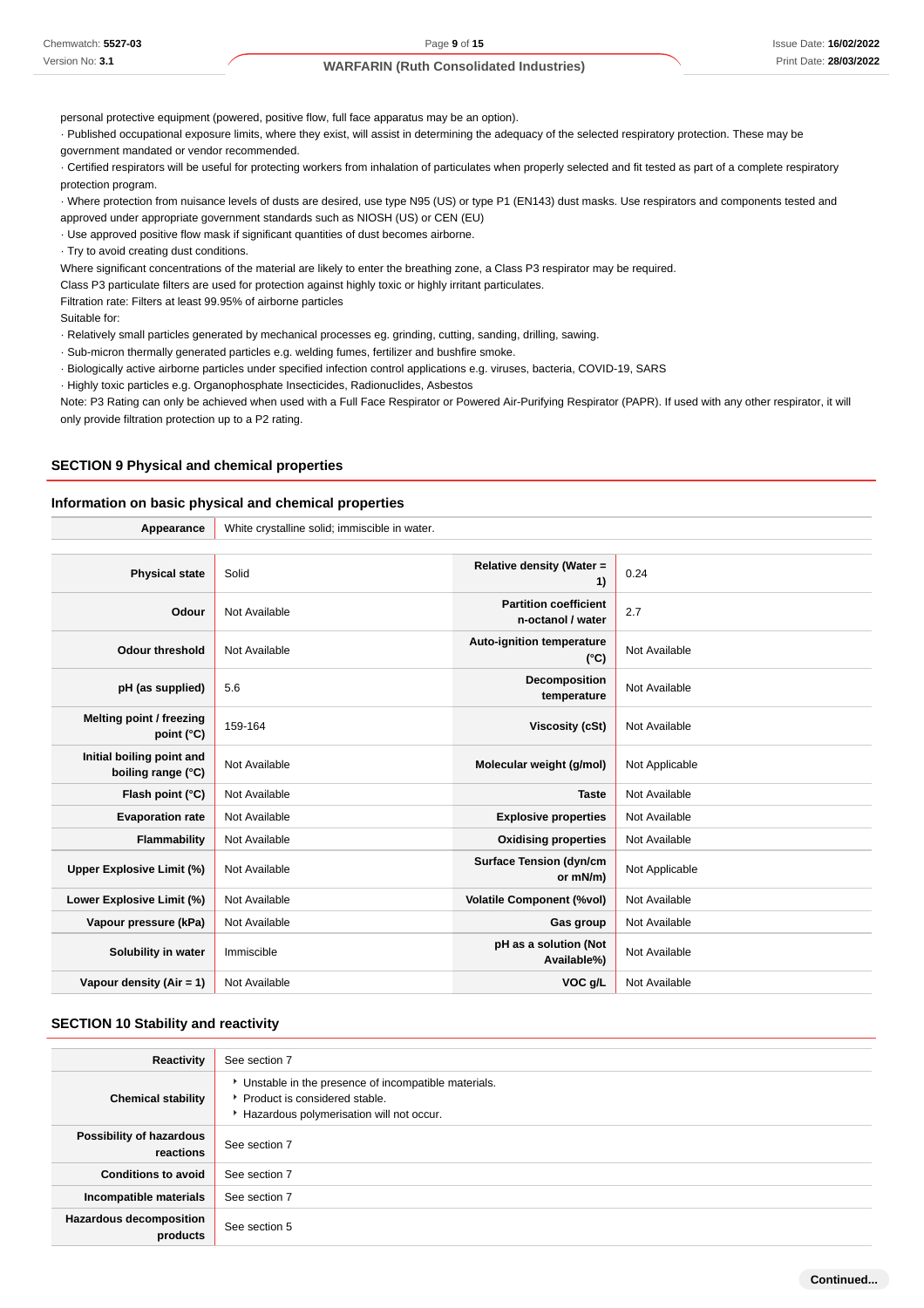# **SECTION 11 Toxicological information**

# **Information on toxicological effects**

|                     | Inhalation of dusts, generated by the material, during the course of normal handling, may produce severely toxic effects; these<br>may be fatal.                                                                                                                                                                                                                                                                                                                                                                                                                                                                                                                                                                                                                                                                                                                                                                                                                                                                                                                                                                                                                                                                                                                                                                                                                                                                                                                                                                                                                                                                                                                                                                                                                                                                                                                                                                                                                                                                                                                                                                                                                                                    |
|---------------------|-----------------------------------------------------------------------------------------------------------------------------------------------------------------------------------------------------------------------------------------------------------------------------------------------------------------------------------------------------------------------------------------------------------------------------------------------------------------------------------------------------------------------------------------------------------------------------------------------------------------------------------------------------------------------------------------------------------------------------------------------------------------------------------------------------------------------------------------------------------------------------------------------------------------------------------------------------------------------------------------------------------------------------------------------------------------------------------------------------------------------------------------------------------------------------------------------------------------------------------------------------------------------------------------------------------------------------------------------------------------------------------------------------------------------------------------------------------------------------------------------------------------------------------------------------------------------------------------------------------------------------------------------------------------------------------------------------------------------------------------------------------------------------------------------------------------------------------------------------------------------------------------------------------------------------------------------------------------------------------------------------------------------------------------------------------------------------------------------------------------------------------------------------------------------------------------------------|
| <b>Inhaled</b>      | Strong evidence exists that exposure to the material may produce very serious irreversible damage (other than carcinogenesis,<br>mutagenesis and teratogenesis) following a single exposure by inhalation.<br>The material is not thought to produce respiratory irritation (as classified by EC Directives using animal models). Nevertheless<br>inhalation of dusts, or fumes, especially for prolonged periods, may produce respiratory discomfort and occasionally, distress.                                                                                                                                                                                                                                                                                                                                                                                                                                                                                                                                                                                                                                                                                                                                                                                                                                                                                                                                                                                                                                                                                                                                                                                                                                                                                                                                                                                                                                                                                                                                                                                                                                                                                                                   |
|                     | Coumarin and its derivatives may act as slight allergens in contact with mucous membranes. Absorption by the lungs is not<br>considered to be a significant route of entry.<br>Necrosis of the skin has been reported after chronic warfarin therapy. Absorption of warfarin through the skin is slow but<br>measurable. Percutaneous absorption has been the cause of severe poisonings. Severe dermatitis has been associated with<br>exposures.<br>Inhalation of dusts, generated by the material during the course of normal handling, may produce severe damage to the health of<br>the individual. Relatively small amounts absorbed from the lungs may prove fatal.                                                                                                                                                                                                                                                                                                                                                                                                                                                                                                                                                                                                                                                                                                                                                                                                                                                                                                                                                                                                                                                                                                                                                                                                                                                                                                                                                                                                                                                                                                                          |
| Ingestion           | Strong evidence exists that exposure to the material may produce very serious irreversible damage (other than carcinogenesis,<br>mutagenesis and teratogenesis) following a single exposure by swallowing.<br>4-Hydroxycoumarins (syn: coumarins) and indan-1,3-dione derivatives are often used as rodenticides and as anticoagulant<br>drugs. They cause spontaneous and lethal haemorrhage in the rodents that ingest them. Under the general name antivitamin K<br>they block the hepatic synthesis of prothrombin at the expense of vitamin K (coumarin itself produces little antiprothrombin<br>activity). Under normal conditions of use they present little danger to man although they may produce haemorrhagic accidents if<br>they are absorbed in large or repeated doses or by certain persons with a natural or acquired sensitivity. Poisonings may produce<br>nausea and vomiting effects may be delayed for several days. Other symptoms include bleeding gums, an increased tendency to<br>bruise, blood in the urine and faeces and excessive bleeding from minor cuts or scratches. Severe poisonings may result in<br>haemorrhagic shock, coma and death. In rare cases kidney, liver or lymphatic lesions have been seen.<br>Warfarin has a plasma half-life of 42 hours and can exhibit toxicity over several days. Some individuals tolerate extremely high<br>doses due to genetically determined drug resistance.                                                                                                                                                                                                                                                                                                                                                                                                                                                                                                                                                                                                                                                                                                                                                        |
|                     | Severely toxic effects may result from the accidental ingestion of the material; animal experiments indicate that ingestion of less<br>than 5 gram may be fatal or may produce serious damage to the health of the individual.                                                                                                                                                                                                                                                                                                                                                                                                                                                                                                                                                                                                                                                                                                                                                                                                                                                                                                                                                                                                                                                                                                                                                                                                                                                                                                                                                                                                                                                                                                                                                                                                                                                                                                                                                                                                                                                                                                                                                                      |
| <b>Skin Contact</b> | Strong evidence exists that exposure to the material may produce very serious irreversible damage (other than carcinogenesis,<br>mutagenesis and teratogenesis) following a single exposure by skin contact.<br>Coumarin and its derivatives may act as slight allergens in contact with skin.<br>Open cuts, abraded or irritated skin should not be exposed to this material<br>Entry into the blood-stream through, for example, cuts, abrasions, puncture wounds or lesions, may produce systemic injury with<br>harmful effects. Examine the skin prior to the use of the material and ensure that any external damage is suitably protected.<br>510warfar                                                                                                                                                                                                                                                                                                                                                                                                                                                                                                                                                                                                                                                                                                                                                                                                                                                                                                                                                                                                                                                                                                                                                                                                                                                                                                                                                                                                                                                                                                                                      |
|                     | Skin contact with the material may produce severely toxic effects; systemic effects may result following absorption and these may<br>be fatal.                                                                                                                                                                                                                                                                                                                                                                                                                                                                                                                                                                                                                                                                                                                                                                                                                                                                                                                                                                                                                                                                                                                                                                                                                                                                                                                                                                                                                                                                                                                                                                                                                                                                                                                                                                                                                                                                                                                                                                                                                                                      |
| Eye                 | Limited evidence exists, or practical experience suggests, that the material may cause eye irritation in a substantial number of<br>individuals and/or is expected to produce significant ocular lesions which are present twenty-four hours or more after instillation<br>into the eye(s) of experimental animals. Repeated or prolonged eye contact may cause inflammation characterised by temporary<br>redness (similar to windburn) of the conjunctiva (conjunctivitis); temporary impairment of vision and/or other transient eye<br>damage/ulceration may occur.                                                                                                                                                                                                                                                                                                                                                                                                                                                                                                                                                                                                                                                                                                                                                                                                                                                                                                                                                                                                                                                                                                                                                                                                                                                                                                                                                                                                                                                                                                                                                                                                                             |
| <b>Chronic</b>      | Toxic: danger of serious damage to health by prolonged exposure through inhalation, in contact with skin and if swallowed.<br>Serious damage (clear functional disturbance or morphological change which may have toxicological significance) is likely to be<br>caused by repeated or prolonged exposure. As a rule the material produces, or contains a substance which produces severe<br>lesions. Such damage may become apparent following direct application in subchronic (90 day) toxicity studies or following<br>sub-acute (28 day) or chronic (two-year) toxicity tests.<br>There is sufficient evidence to establish a causal relationship between human exposure to the material and subsequent<br>developmental toxic effects in the off-spring.<br>Limited evidence suggests that repeated or long-term occupational exposure may produce cumulative health effects involving<br>organs or biochemical systems.<br>Limited evidence shows that inhalation of the material is capable of inducing a sensitisation reaction in a significant number of<br>individuals at a greater frequency than would be expected from the response of a normal population.<br>Pulmonary sensitisation, resulting in hyperactive airway dysfunction and pulmonary allergy may be accompanied by fatigue,<br>malaise and aching. Significant symptoms of exposure may persist for extended periods, even after exposure ceases. Symptoms<br>can be activated by a variety of nonspecific environmental stimuli such as automobile exhaust, perfumes and passive smoking.<br>There exists limited evidence that shows that skin contact with the material is capable either of inducing a sensitisation reaction<br>in a significant number of individuals, and/or of producing positive response in experimental animals.<br>Repeated exposure to some coumarin derivatives may produce nosebleed, bleeding gut and pharynx, petechial rash,<br>widespread bruising, haematoma, haemoptysis, haematemesis, haematuria and bloody stools. Bleeding into the organs,<br>gastrointestinal tract, joints, abdominal or retroperitoneal area may produce localised pain. Anaemia with weakness, pallor and |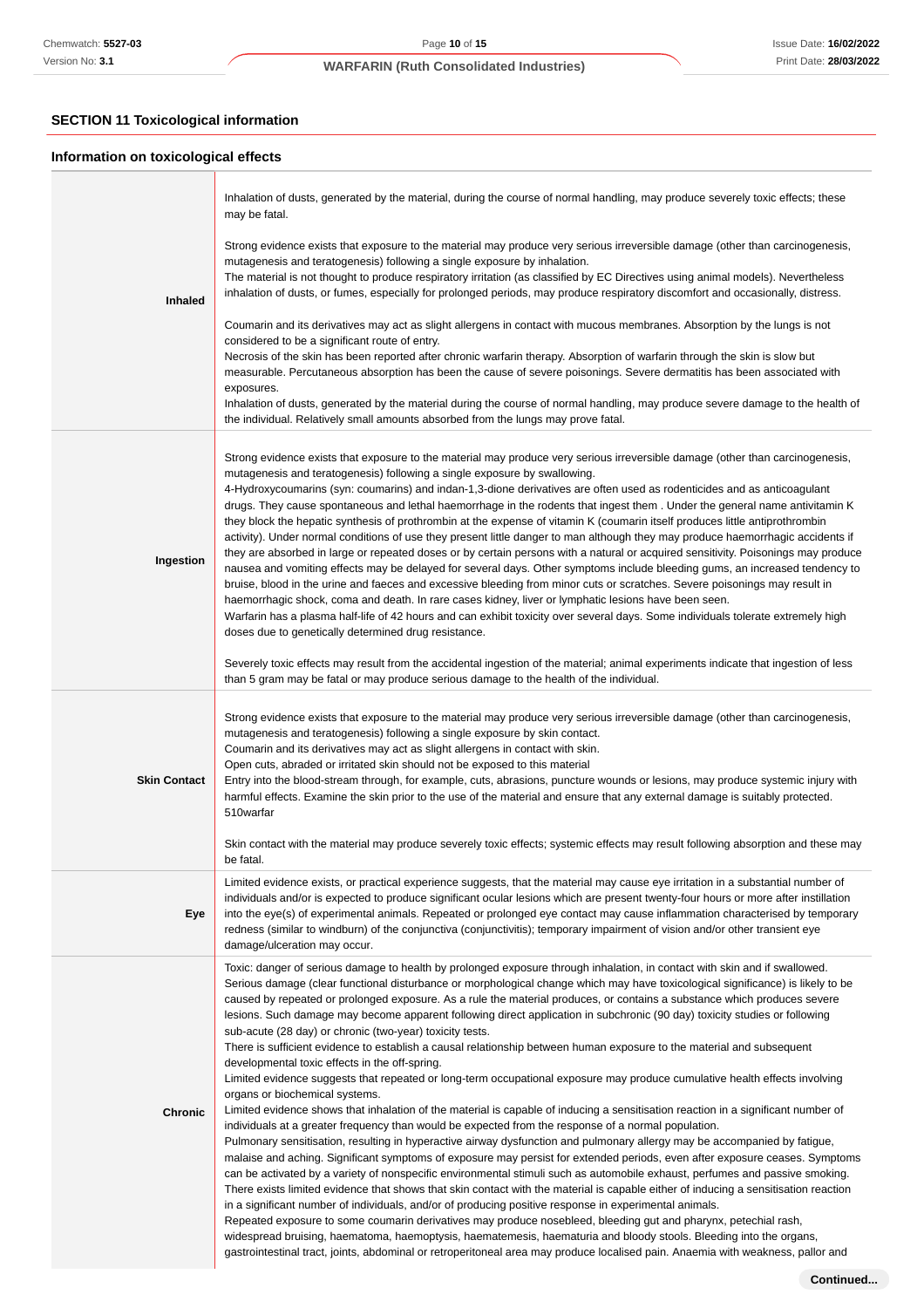Chemwatch: **5527-03** Version No: **3.1**

#### **WARFARIN (Ruth Consolidated Industries)**

shock may result from occupational exposures - severe haemorrhaging may be fatal. Many coumarins are mutagenic and high doses by mouth produce bile duct carcinomas in rats. Coumarins also antagonise tumour induction by carcinogens and possess potent antimetastatic properties. Clinical use of the structurally related indanediones has produced pyrexia, renal tubular necrosis, paralysis of accommodation and exfoliative dermatitis. Coumarin and its derivatives may act as slight allergens in contact with mucous membranes. Absorption by the lungs is not considered to be a significant route of entry. Congenital malformations have occurred following maternal exposure to warfarin. Effects are primarily seen in the craniofacial region of the foetus and include nasal hypoplasia, bone stippling and mental retardation. Central nervous system abnormalities have occurred during second or third trimester exposures. Exposure during early pregnancy may also produce dysmorphia

| <b>WARFARIN (Ruth</b>           | <b>TOXICITY</b>                                                                                                                                                                                                                 | <b>IRRITATION</b> |
|---------------------------------|---------------------------------------------------------------------------------------------------------------------------------------------------------------------------------------------------------------------------------|-------------------|
| <b>Consolidated Industries)</b> | Not Available                                                                                                                                                                                                                   | Not Available     |
|                                 | <b>TOXICITY</b>                                                                                                                                                                                                                 | <b>IRRITATION</b> |
| warfarin                        | dermal (rat) LD50: 40 mg/kg <sup>[1]</sup>                                                                                                                                                                                      | Not Available     |
|                                 | Inhalation(Rat) LC50; 0.32 mg/L4h <sup>[2]</sup>                                                                                                                                                                                |                   |
|                                 | Oral (Pig) LD50; 1 mg/kg <sup>[2]</sup>                                                                                                                                                                                         |                   |
| Legend:                         | 1. Value obtained from Europe ECHA Registered Substances - Acute toxicity 2.* Value obtained from manufacturer's SDS.<br>Unless otherwise specified data extracted from RTECS - Register of Toxic Effect of chemical Substances |                   |

| <b>WARFARIN</b>                             | Exposure to the material for prolonged periods may cause physical defects in the developing embryo (teratogenesis). |                                 |                                                                                                    |
|---------------------------------------------|---------------------------------------------------------------------------------------------------------------------|---------------------------------|----------------------------------------------------------------------------------------------------|
|                                             |                                                                                                                     |                                 |                                                                                                    |
| <b>Acute Toxicity</b>                       | ✔                                                                                                                   | Carcinogenicity                 | ×                                                                                                  |
| <b>Skin Irritation/Corrosion</b>            | ×                                                                                                                   | Reproductivity                  | $\checkmark$                                                                                       |
| <b>Serious Eye</b><br>Damage/Irritation     | ×                                                                                                                   | <b>STOT - Single Exposure</b>   | $\boldsymbol{\mathsf{x}}$                                                                          |
| <b>Respiratory or Skin</b><br>sensitisation | ×                                                                                                                   | <b>STOT - Repeated Exposure</b> | $\checkmark$                                                                                       |
| <b>Mutagenicity</b>                         | ×                                                                                                                   | <b>Aspiration Hazard</b>        | $\boldsymbol{\mathsf{x}}$                                                                          |
|                                             |                                                                                                                     | Legend:                         | $\blacktriangleright$ – Data either not available or does not fill the criteria for classification |

 $\blacktriangleright$  – Data available to make classification

### **SECTION 12 Ecological information**

#### **Toxicity**

| <b>WARFARIN (Ruth</b>           | <b>Endpoint</b>                                                                                                               | <b>Test Duration (hr)</b>                                                    | <b>Species</b>                                                                                                | Value               | <b>Source</b>    |
|---------------------------------|-------------------------------------------------------------------------------------------------------------------------------|------------------------------------------------------------------------------|---------------------------------------------------------------------------------------------------------------|---------------------|------------------|
| <b>Consolidated Industries)</b> | Not<br>Available                                                                                                              | Not Available                                                                | Not Available                                                                                                 | Not<br>Available    | Not<br>Available |
|                                 | <b>Endpoint</b>                                                                                                               | Test Duration (hr)                                                           | <b>Species</b>                                                                                                | Value               | <b>Source</b>    |
|                                 | NOEC(ECx)                                                                                                                     | 72h                                                                          | Fish                                                                                                          | 9.636mg/L           | 4                |
| warfarin                        | LC50                                                                                                                          | 96h                                                                          | <b>Fish</b>                                                                                                   | 12 <sub>mq</sub> /I | 4                |
|                                 | EC50                                                                                                                          | 72h                                                                          | Algae or other aquatic plants                                                                                 | $>83.2$ mg/l        | $\overline{2}$   |
|                                 | EC50                                                                                                                          | 48h                                                                          | Crustacea                                                                                                     | $>17$ mg/L          | 4                |
| Legend:                         | Extracted from 1. IUCLID Toxicity Data 2. Europe ECHA Registered Substances - Ecotoxicological Information - Aquatic Toxicity |                                                                              |                                                                                                               |                     |                  |
|                                 |                                                                                                                               |                                                                              | 4. US EPA, Ecotox database - Aquatic Toxicity Data 5. ECETOC Aquatic Hazard Assessment Data 6. NITE (Japan) - |                     |                  |
|                                 |                                                                                                                               | Bioconcentration Data 7. METI (Japan) - Bioconcentration Data 8. Vendor Data |                                                                                                               |                     |                  |

LC50 Rainbow trout (Oncorhynchus mykiss) 96h: 65 mg/l EC50 Freshwater water flea (Daphnia magna) 48 h: > 105 mg/l EC50 Algae (Desmodesmus subspicatus) 72h: > 83.2 mg/l NOEC Growth inhibition algae (Scenedesmus capricornutum) : 0.34 mg/l NOEC Cell multiplication inhibition algae (Scenedesmus capricornutum) : 0.073 mg/L [Manufacturer]

Toxic to aquatic organisms, may cause long-term adverse effects in the aquatic environment.

Do NOT allow product to come in contact with surface waters or to intertidal areas below the mean high water mark. Do not contaminate water when cleaning equipment or disposing of equipment wash-waters.

Wastes resulting from use of the product must be disposed of on site or at approved waste sites.

for coumarin/ indanedione rodenticides:

These rodenticides are anticoagulants.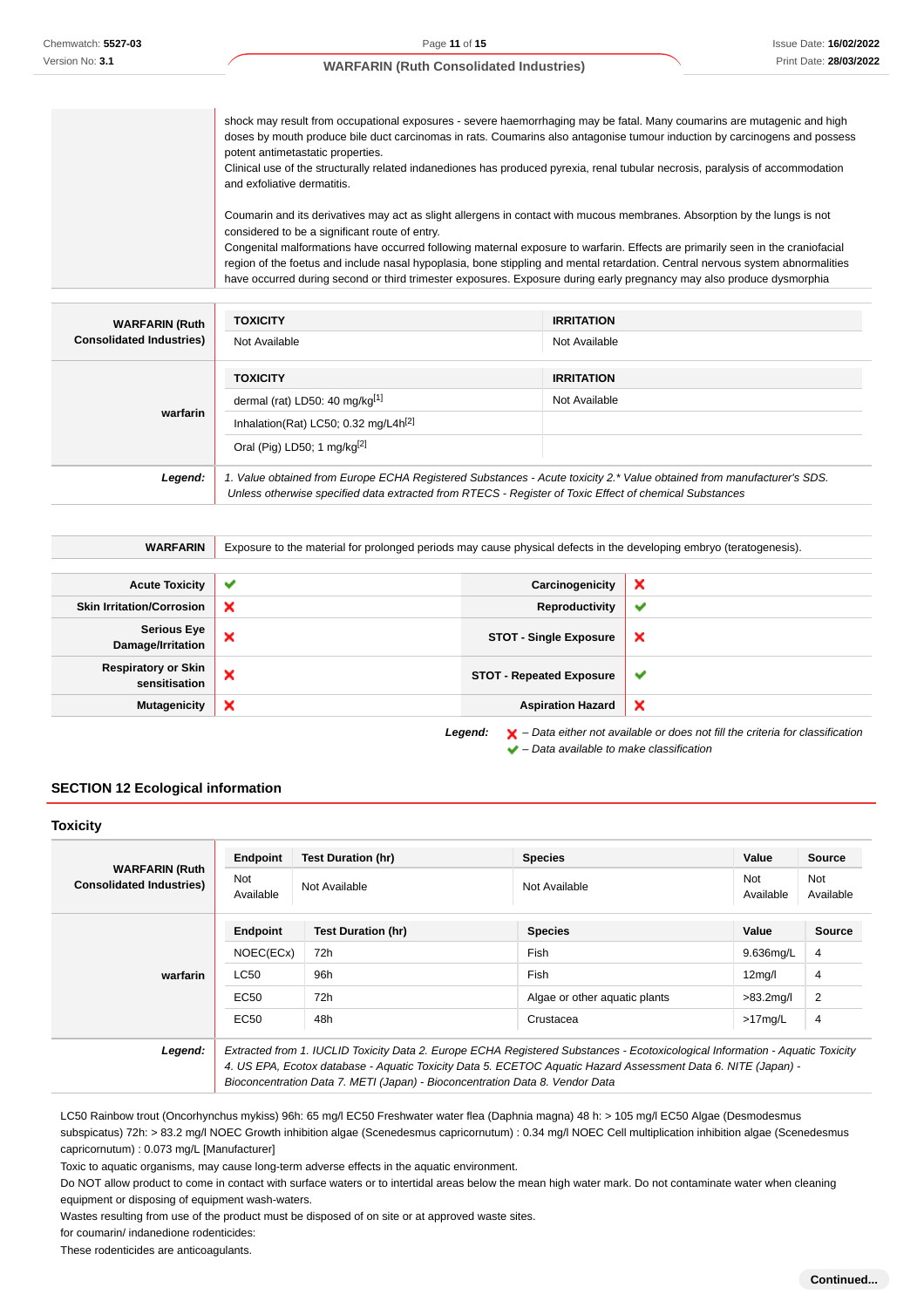#### **Environmental fate:**

Because of their low vapour pressure, they do not readily volatilise into the air. Henry's Law constants indicate low volatility from moist soil and water surfaces. The partition coefficients indicate that most have the potential for bioaccumulation.

Available data indicate that they are moderately persistent and immobile in soils. An exception is bromadiolone, which may leach in soils low in organic matter and clay.They appear to be stable to hydrolysis at pH 7 and 9.

Ecotoxicity:

#### **Ecotoxicity:**

Laboratory studies demonstrated that these this class of pesticide is acutely and chronically toxic to a wide variety of organisms, including birds, mammals, fish and aquatic invertebrates.

Freshwater Invertebrate EC50: 0.24-2.0 mg a.i./L (typical values - moderately to highly toxic)

Freshwater Fish LC50: 0.015-7.5 mg a.i./L (typical values -d moderately to very highly toxic).

Birds Acute LD50: 0.26-620 mg a.i./kg (typical - moderately to very highly toxic)

Birds Chonic Dietary LC50: 0.8-906 mg a.i. mg/kg (typical - moderately to very highly toxic)

Mammals LD50: 0.2-35.7 mg a.i./kg (typical - very highly toxic)

In addition, they are a cause of secondary toxicity to predator/scavenger birds and mammals.

**DO NOT** discharge into sewer or waterways.

#### **Persistence and degradability**

| Ingredient | Persistence: Water/Soil     | Persistence: Air              |
|------------|-----------------------------|-------------------------------|
| warfarin   | LOW (Half-life $= 56$ days) | LOW (Half-life $= 0.08$ days) |

#### **Bioaccumulative potential**

|          | <b>Dios</b>           |
|----------|-----------------------|
| warfarin | LOW (LogKOW = $2.6$ ) |
|          |                       |

#### **Mobility in soil**

| Ingredient | <b>Mobility</b>          |
|------------|--------------------------|
| warfarin   | פדר<br>ו י<br>____<br>__ |

#### **SECTION 13 Disposal considerations**

#### **Waste treatment methods**

|                            | Containers may still present a chemical hazard/ danger when empty.<br>▶ Return to supplier for reuse/ recycling if possible.   |
|----------------------------|--------------------------------------------------------------------------------------------------------------------------------|
|                            | Otherwise:                                                                                                                     |
|                            | If container can not be cleaned sufficiently well to ensure that residuals do not remain or if the container cannot be used to |
| <b>Product / Packaging</b> | store the same product, then puncture containers, to prevent re-use, and bury at an authorised landfill.                       |
| disposal                   | • Where possible retain label warnings and SDS and observe all notices pertaining to the product.                              |
|                            | DO NOT allow wash water from cleaning or process equipment to enter drains.                                                    |
|                            | It may be necessary to collect all wash water for treatment before disposal.                                                   |
|                            | In all cases disposal to sewer may be subject to local laws and regulations and these should be considered first.              |
|                            | • Where in doubt contact the responsible authority.                                                                            |

### **SECTION 14 Transport information**

#### **Labels Required**

| <b>Marine Pollutant</b> |    |
|-------------------------|----|
| HAZCHEM                 | 2X |

# **Land transport (ADG)**

| ιIΝ<br>∠∪כ |
|------------|
|------------|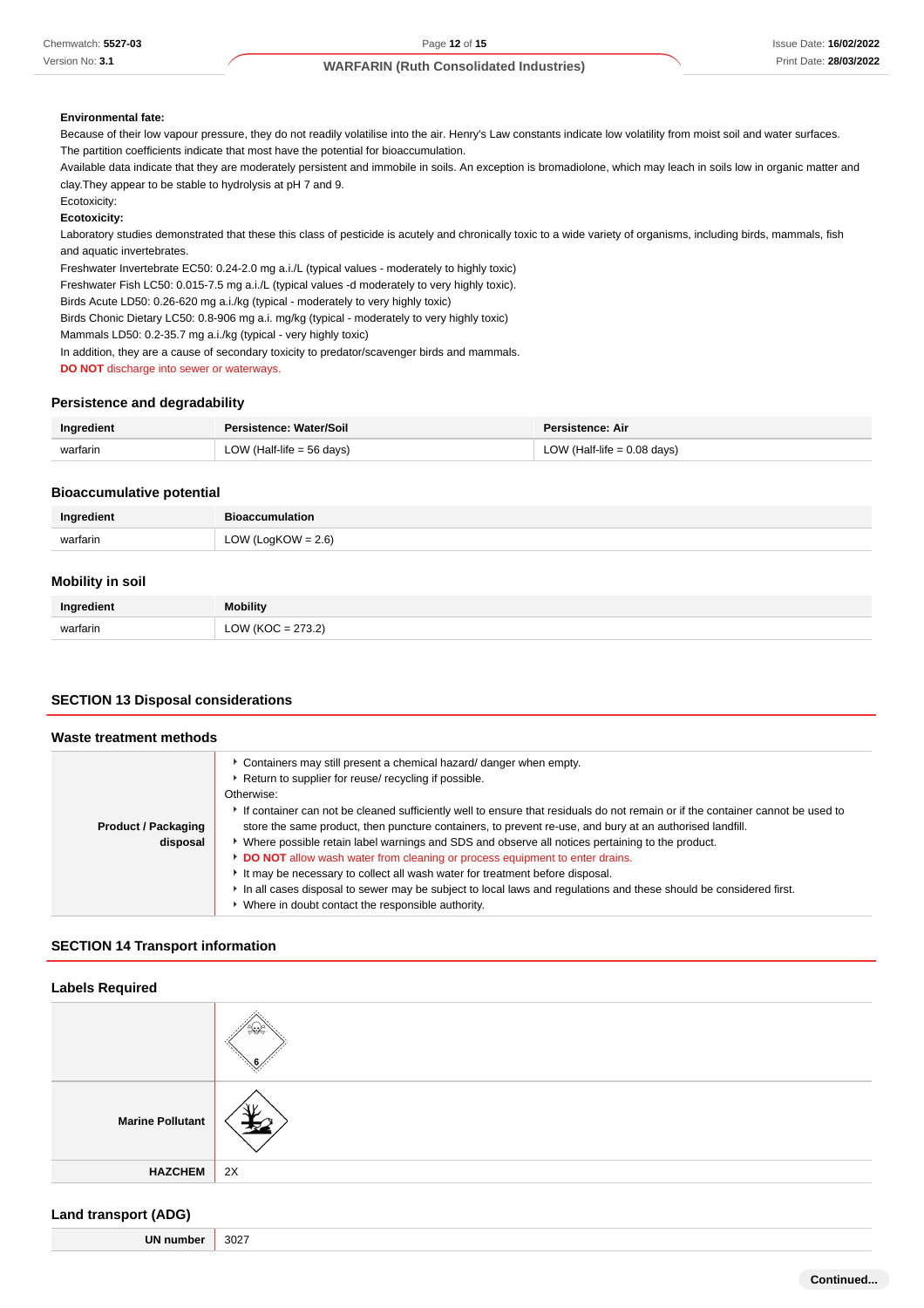| UN proper shipping name         | COUMARIN DERIVATIVE PESTICIDE, SOLID, TOXIC |             |  |
|---------------------------------|---------------------------------------------|-------------|--|
| Transport hazard class(es)      | Class<br>6.1<br>Subrisk<br>Not Applicable   |             |  |
| Packing group                   |                                             |             |  |
| <b>Environmental hazard</b>     | Environmentally hazardous                   |             |  |
| Special precautions for<br>user | Special provisions<br>Limited quantity      | 61 274<br>0 |  |

# **Air transport (ICAO-IATA / DGR)**

| <b>UN number</b>                | 3027                                                                                                                                                                                                                                                                                        |                             |                                                                |  |
|---------------------------------|---------------------------------------------------------------------------------------------------------------------------------------------------------------------------------------------------------------------------------------------------------------------------------------------|-----------------------------|----------------------------------------------------------------|--|
| UN proper shipping name         | Coumarin derivative pesticide, solid, toxic *                                                                                                                                                                                                                                               |                             |                                                                |  |
| Transport hazard class(es)      | <b>ICAO/IATA Class</b><br><b>ICAO / IATA Subrisk</b><br><b>ERG Code</b>                                                                                                                                                                                                                     | 6.1<br>Not Applicable<br>6L |                                                                |  |
| Packing group                   |                                                                                                                                                                                                                                                                                             |                             |                                                                |  |
| <b>Environmental hazard</b>     | Environmentally hazardous                                                                                                                                                                                                                                                                   |                             |                                                                |  |
| Special precautions for<br>user | Special provisions<br>Cargo Only Packing Instructions<br>Cargo Only Maximum Qty / Pack<br>Passenger and Cargo Packing Instructions<br>Passenger and Cargo Maximum Qty / Pack<br>Passenger and Cargo Limited Quantity Packing Instructions<br>Passenger and Cargo Limited Maximum Qty / Pack |                             | A3 A5<br>673<br>50 kg<br>666<br>5 kg<br>Forbidden<br>Forbidden |  |

#### **Sea transport (IMDG-Code / GGVSee)**

| <b>UN number</b>                | 3027                                                                 |                         |  |
|---------------------------------|----------------------------------------------------------------------|-------------------------|--|
| UN proper shipping name         | COUMARIN DERIVATIVE PESTICIDE, SOLID, TOXIC                          |                         |  |
| Transport hazard class(es)      | <b>IMDG Class</b><br>6.1<br><b>IMDG Subrisk</b><br>Not Applicable    |                         |  |
| Packing group                   |                                                                      |                         |  |
| <b>Environmental hazard</b>     | <b>Marine Pollutant</b>                                              |                         |  |
| Special precautions for<br>user | <b>EMS Number</b><br>Special provisions<br><b>Limited Quantities</b> | F-A, S-A<br>61 274<br>0 |  |

# **Transport in bulk according to Annex II of MARPOL and the IBC code**

# Not Applicable

# **Transport in bulk in accordance with MARPOL Annex V and the IMSBC Code**

| Dro.<br>name. | <b>Group</b>           |
|---------------|------------------------|
| warfarin      | N∩t<br>ماطعانوبره<br>. |

# **Transport in bulk in accordance with the ICG Code**

| n.<br>19ma | Shin Tyne |
|------------|-----------|
| warfarin   | able      |
| NI∩        | .         |

# **SECTION 15 Regulatory information**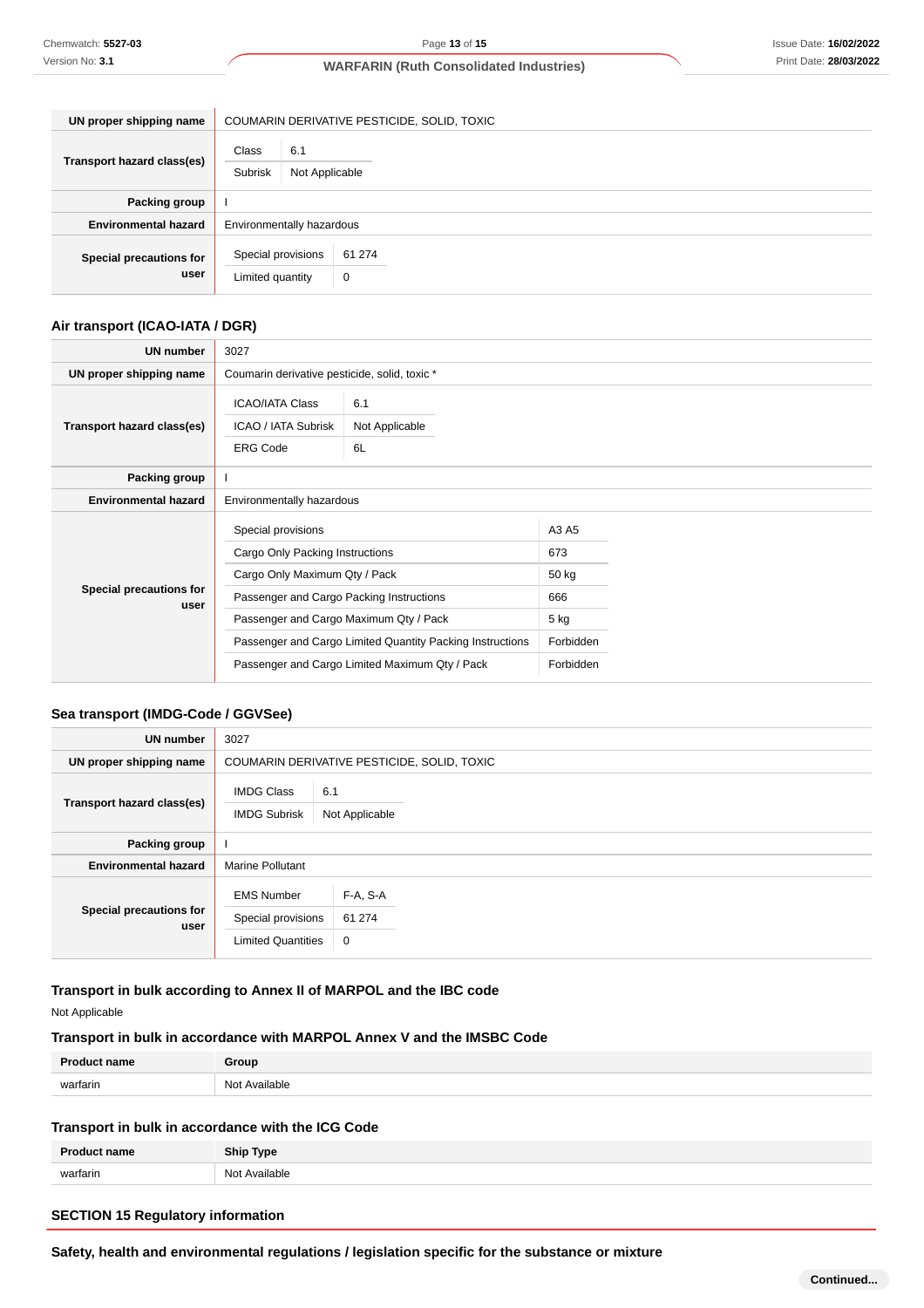| warfarin is found on the following regulatory lists                                            |                                                                      |  |
|------------------------------------------------------------------------------------------------|----------------------------------------------------------------------|--|
| Australia Chemicals with non-industrial uses removed from the Australian                       | Chemical Footprint Project - Chemicals of High Concern List          |  |
| Inventory of Chemical Substances (old Inventory)                                               | FEI Equine Prohibited Substances List - Banned Substances            |  |
| Australia Hazardous Chemical Information System (HCIS) - Hazardous                             | FEI Equine Prohibited Substances List (EPSL)                         |  |
| Chemicals                                                                                      | International WHO List of Proposed Occupational Exposure Limit (OEL) |  |
| Australia Standard for the Uniform Scheduling of Medicines and Poisons<br>(SUSMP) - Schedule 4 | Values for Manufactured Nanomaterials (MNMS)                         |  |
| Australia Standard for the Uniform Scheduling of Medicines and Poisons<br>(SUSMP) - Schedule 5 |                                                                      |  |
| Australia Standard for the Uniform Scheduling of Medicines and Poisons<br>(SUSMP) - Schedule 6 |                                                                      |  |

#### **National Inventory Status**

| <b>National Inventory</b>                          | <b>Status</b>                                                                                                                                                                                        |
|----------------------------------------------------|------------------------------------------------------------------------------------------------------------------------------------------------------------------------------------------------------|
| Australia - AIIC / Australia<br>Non-Industrial Use | Yes                                                                                                                                                                                                  |
| Canada - DSL                                       | Yes                                                                                                                                                                                                  |
| Canada - NDSL                                      | No (warfarin)                                                                                                                                                                                        |
| China - IECSC                                      | Yes                                                                                                                                                                                                  |
| Europe - EINEC / ELINCS /<br><b>NLP</b>            | Yes                                                                                                                                                                                                  |
| Japan - ENCS                                       | Yes                                                                                                                                                                                                  |
| Korea - KECI                                       | Yes                                                                                                                                                                                                  |
| New Zealand - NZIoC                                | Yes                                                                                                                                                                                                  |
| Philippines - PICCS                                | Yes                                                                                                                                                                                                  |
| USA - TSCA                                         | Yes                                                                                                                                                                                                  |
| Taiwan - TCSI                                      | Yes                                                                                                                                                                                                  |
| Mexico - INSQ                                      | Yes                                                                                                                                                                                                  |
| Vietnam - NCI                                      | Yes                                                                                                                                                                                                  |
| Russia - FBEPH                                     | Yes                                                                                                                                                                                                  |
| Legend:                                            | Yes = All CAS declared ingredients are on the inventory<br>No = One or more of the CAS listed ingredients are not on the inventory. These ingredients may be exempt or will require<br>registration. |

#### **SECTION 16 Other information**

| м |
|---|

#### **SDS Version Summary**

| <b>Version</b> | Date of Update | <b>Sections Updated</b>             |
|----------------|----------------|-------------------------------------|
| J.             | 16/02/2022     | Classification, Environmental, Name |

#### **Other information**

Classification of the preparation and its individual components has drawn on official and authoritative sources as well as independent review by the Chemwatch Classification committee using available literature references.

The SDS is a Hazard Communication tool and should be used to assist in the Risk Assessment. Many factors determine whether the reported Hazards are Risks in the workplace or other settings. Risks may be determined by reference to Exposures Scenarios. Scale of use, frequency of use and current or available engineering controls must be considered.

#### **Definitions and abbreviations**

PC-TWA: Permissible Concentration-Time Weighted Average PC-STEL: Permissible Concentration-Short Term Exposure Limit IARC: International Agency for Research on Cancer ACGIH: American Conference of Governmental Industrial Hygienists STEL: Short Term Exposure Limit TEEL: Temporary Emergency Exposure Limit。